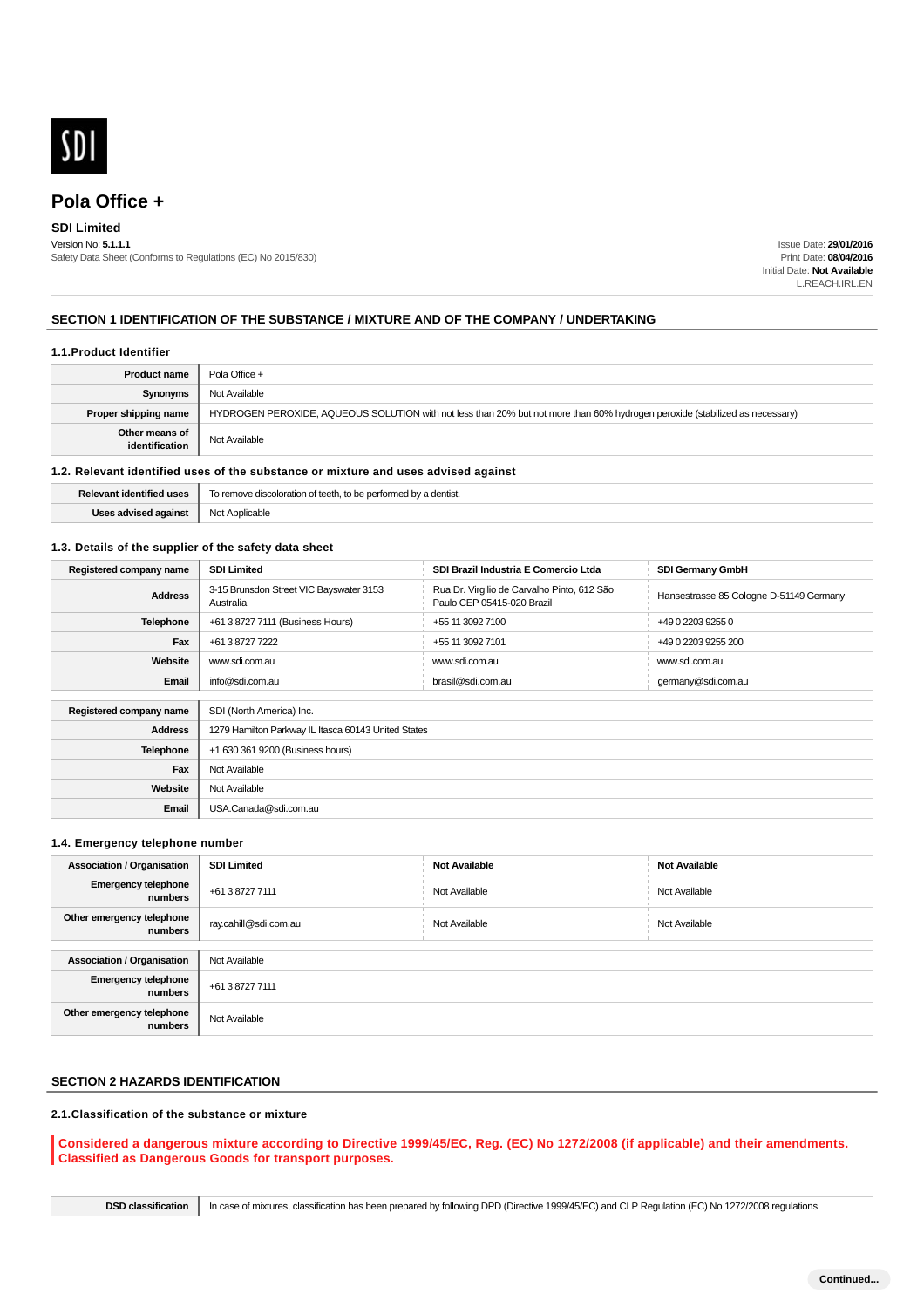............

| DPD classification [1]                                                                     | R <sub>22</sub><br>Harmful if swallowed.<br>R37/38<br>Irritating to respiratory system and skin.<br>R41<br>Risk of serious damage to eyes.                                                                                                                                                                                                                                                                                     |  |  |  |
|--------------------------------------------------------------------------------------------|--------------------------------------------------------------------------------------------------------------------------------------------------------------------------------------------------------------------------------------------------------------------------------------------------------------------------------------------------------------------------------------------------------------------------------|--|--|--|
| Legend:                                                                                    | 1. Classification by vendor; 2. Classification drawn from EC Directive 67/548/EEC - Annex I ; 3. Classification drawn from EC Directive 1272/2008 - Annex VI<br>Oxidizing Liquid Category 2, Metal Corrosion Category 1, Acute Toxicity (Oral) Category 4, Skin Corrosion/Irritation Category 1A, Serious Eye Damage<br>Category 1, Specific target organ toxicity - single exposure Category 3 (respiratory tract irritation) |  |  |  |
| <b>Classification according to</b><br>regulation (EC) No<br>1272/2008 [CLP] <sup>[1]</sup> |                                                                                                                                                                                                                                                                                                                                                                                                                                |  |  |  |
| Legend:                                                                                    | . Classification by vendor; 2. Classification drawn from EC Directive 67/548/EEC - Annex I ; 3. Classification drawn from EC Directive 1272/2008 - Annex VI                                                                                                                                                                                                                                                                    |  |  |  |

## **2.2. Label elements**

| <b>CLP label elements</b> |  |  |  |
|---------------------------|--|--|--|
|---------------------------|--|--|--|

**SIGNAL WORD DANGER** \_\_\_\_\_\_\_\_\_\_\_\_\_\_\_\_

**Hazard statement(s)**

| H <sub>272</sub> | May intensify fire; oxidiser.            |  |  |  |
|------------------|------------------------------------------|--|--|--|
| H <sub>290</sub> | May be corrosive to metals.              |  |  |  |
| H302             | Harmful if swallowed.                    |  |  |  |
| H314             | Causes severe skin burns and eye damage. |  |  |  |
| H318             | Causes serious eye damage.               |  |  |  |
| H335             | May cause respiratory irritation.        |  |  |  |

## **Supplementary statement(s)**

Not Applicable

## **Precautionary statement(s) Prevention**

| P210             | Keep away from heat/sparks/open flames/hot surfaces. No smoking.           |  |  |  |
|------------------|----------------------------------------------------------------------------|--|--|--|
| P221             | Take any precaution to avoid mixing with combustibles/organic material.    |  |  |  |
| P260             | Do not breathe dust/fume/gas/mist/vapours/spray.                           |  |  |  |
| P <sub>271</sub> | Use only outdoors or in a well-ventilated area.                            |  |  |  |
| P280             | Wear protective gloves/protective clothing/eye protection/face protection. |  |  |  |
| P220             | Keep/Store away from clothing/organic material/combustible materials.      |  |  |  |
| P234             | Keep only in original container.                                           |  |  |  |
| <b>P270</b>      | Do not eat, drink or smoke when using this product.                        |  |  |  |
|                  |                                                                            |  |  |  |

### **Precautionary statement(s) Response**

| P301+P330+P331 | IF SWALLOWED: Rinse mouth. Do NOT induce vomiting.                                                                               |  |  |  |  |
|----------------|----------------------------------------------------------------------------------------------------------------------------------|--|--|--|--|
| P303+P361+P353 | IF ON SKIN (or hair): Take off immediately all contaminated clothing. Rinse skin with water/shower.                              |  |  |  |  |
| P305+P351+P338 | IF IN EYES: Rinse cautiously with water for several minutes. Remove contact lenses, if present and easy to do. Continue rinsing. |  |  |  |  |
| P310           | Immediately call a POISON CENTER/doctor/physician/first aider.                                                                   |  |  |  |  |
| P370+P378      | In case of fire: Use alcohol resistant foam or fine spray/water fog to extinguish.                                               |  |  |  |  |
| P363           | Wash contaminated clothing before reuse.                                                                                         |  |  |  |  |
| P390           | Absorb spillage to prevent material damage.                                                                                      |  |  |  |  |
| P301+P312      | IF SWALLOWED: Call a POISON CENTER/doctor/physician/first aider/if you feel unwell.                                              |  |  |  |  |
| P304+P340      | IF INHALED: Remove person to fresh air and keep comfortable for breathing.                                                       |  |  |  |  |

#### **Precautionary statement(s) Storage**

| P405      | √t∩re<br>eked up                                                 |
|-----------|------------------------------------------------------------------|
| P403+P233 | Store in a well-ventilated place. Keep container tightly closed. |

## **Precautionary statement(s) Disposal**

| ----<br>. .<br>้วบ<br>____ | of contents/container in accordance with local regulations.<br>אונ |
|----------------------------|--------------------------------------------------------------------|
|----------------------------|--------------------------------------------------------------------|

### **2.3. Other hazards**

Inhalation may produce health damage\*.

Cumulative effects may result following exposure\*.

REACh - Art.57-59: The mixture does not contain Substances of Very High Concern (SVHC) at the SDS print date.

## **SECTION 3 COMPOSITION / INFORMATION ON INGREDIENTS**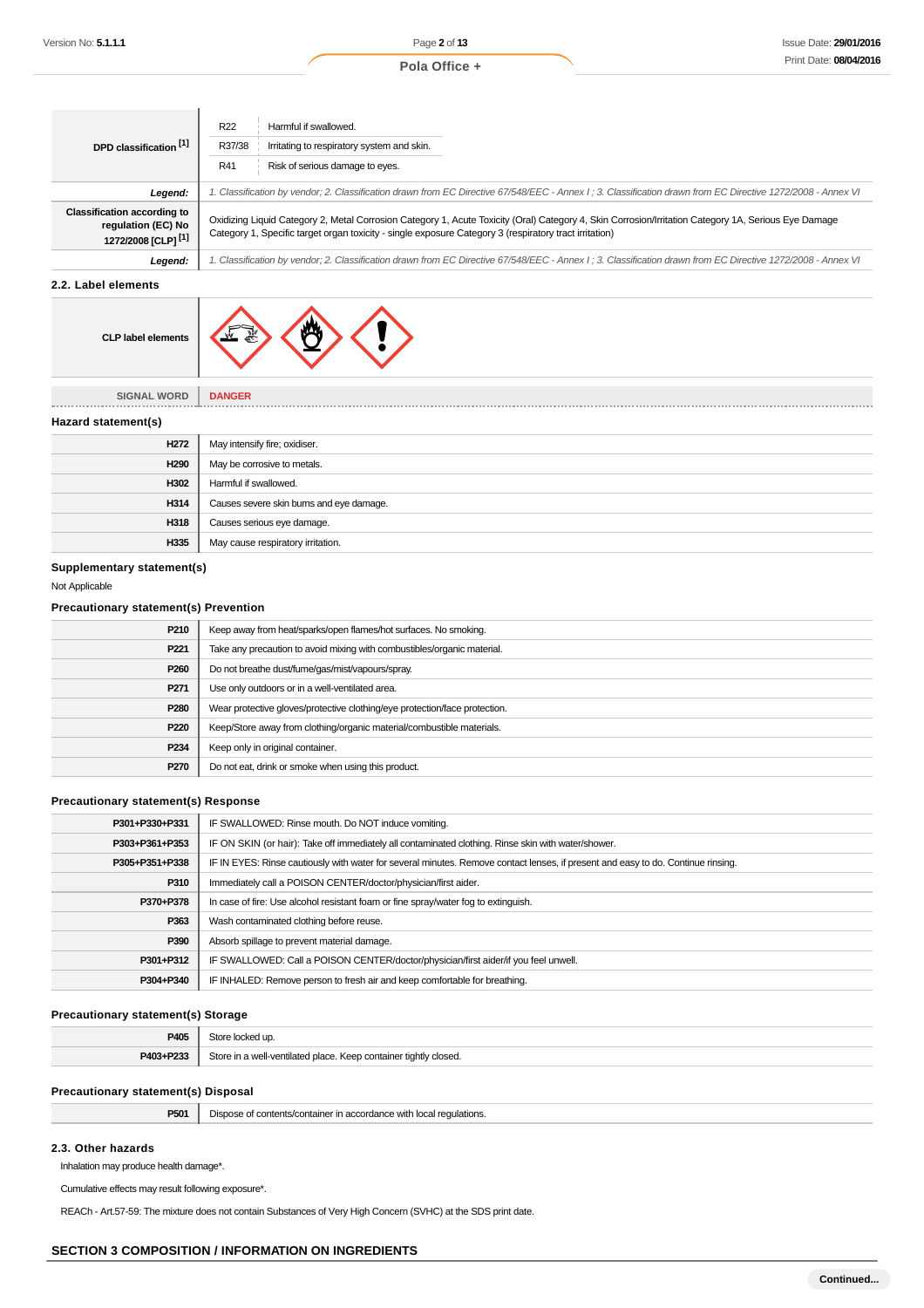### **3.1.Substances**

See 'Composition on ingredients' in Section 3.2

#### **3.2.Mixtures**

| 1.CAS No<br>2.EC No<br>3. Index No<br><b>4.REACH No</b>                 | %[weight]                                                                                                                                                                                       | Name                 | <b>Classification according to</b><br>directive 67/548/EEC [DSD]          | Classification according to regulation (EC) No 1272/2008 [CLP]                                                                                                                   |
|-------------------------------------------------------------------------|-------------------------------------------------------------------------------------------------------------------------------------------------------------------------------------------------|----------------------|---------------------------------------------------------------------------|----------------------------------------------------------------------------------------------------------------------------------------------------------------------------------|
| 1.7722-84-1<br>2.231-765-0<br>3.008-003-00-9<br>4.01-2119485845-22-XXXX | 30-37.5                                                                                                                                                                                         | hydrogen<br>peroxide | R5, R8, R20/22, R35 <sup>[2]</sup>                                        | Oxidizing Liquid Category 1, Acute Toxicity (Inhalation) Category 4, Acute Toxicity<br>(Oral) Category 4, Skin Corrosion/Irritation Category 1A; H271, H332, H302, H314<br>$[3]$ |
| 1.1310-73-2<br>2.215-185-5<br>3.011-002-00-6<br>4.01-2119457892-27-XXXX | < 0.5                                                                                                                                                                                           | sodium<br>hydroxide  | $R35^{[2]}$<br>Skin Corrosion/Irritation Category 1A; H314 <sup>[3]</sup> |                                                                                                                                                                                  |
| Legend:                                                                 | 1. Classification by vendor; 2. Classification drawn from EC Directive 67/548/EEC - Annex I; 3. Classification drawn from EC Directive 1272/2008 - Annex VI<br>4. Classification drawn from C&L |                      |                                                                           |                                                                                                                                                                                  |

## **SECTION 4 FIRST AID MEASURES**

## **4.1. Description of first aid measures**

| General             | If skin contact occurs:<br>Inmediately remove all contaminated clothing, including footwear.<br>Flush skin and hair with running water (and soap if available).<br>▶ Seek medical attention in event of irritation.<br>If this product comes in contact with the eyes:<br>Inmediately hold eyelids apart and flush the eye continuously with running water.<br>Ensure complete irrigation of the eye by keeping eyelids apart and away from eye and moving the eyelids by occasionally lifting the upper and lower lids.<br>• Continue flushing until advised to stop by the Poisons Information Centre or a doctor, or for at least 15 minutes.<br>Transport to hospital or doctor without delay.<br>► Removal of contact lenses after an eye injury should only be undertaken by skilled personnel.<br>If fumes or combustion products are inhaled remove from contaminated area.<br>Lay patient down. Keep warm and rested.<br>► Prostheses such as false teeth, which may block airway, should be removed, where possible, prior to initiating first aid procedures.<br>Apply artificial respiration if not breathing, preferably with a demand valve resuscitator, bag-valve mask device, or pocket mask as trained. Perform CPR if<br>necessary.<br>Transport to hospital, or doctor, without delay.<br>If swallowed do NOT induce vomiting.<br>If vomiting occurs, lean patient forward or place on left side (head-down position, if possible) to maintain open airway and prevent aspiration.<br>• Observe the patient carefully.<br>► Never give liquid to a person showing signs of being sleepy or with reduced awareness; i.e. becoming unconscious.<br>• Give water to rinse out mouth, then provide liquid slowly and as much as casualty can comfortably drink.<br>Seek medical advice. |
|---------------------|---------------------------------------------------------------------------------------------------------------------------------------------------------------------------------------------------------------------------------------------------------------------------------------------------------------------------------------------------------------------------------------------------------------------------------------------------------------------------------------------------------------------------------------------------------------------------------------------------------------------------------------------------------------------------------------------------------------------------------------------------------------------------------------------------------------------------------------------------------------------------------------------------------------------------------------------------------------------------------------------------------------------------------------------------------------------------------------------------------------------------------------------------------------------------------------------------------------------------------------------------------------------------------------------------------------------------------------------------------------------------------------------------------------------------------------------------------------------------------------------------------------------------------------------------------------------------------------------------------------------------------------------------------------------------------------------------------------------------------------------------------------------------------------------------------|
| <b>Eye Contact</b>  | If this product comes in contact with the eyes:<br>Inmediately hold eyelids apart and flush the eye continuously with running water.<br>Ensure complete irrigation of the eye by keeping eyelids apart and away from eye and moving the eyelids by occasionally lifting the upper and lower lids.<br>• Continue flushing until advised to stop by the Poisons Information Centre or a doctor, or for at least 15 minutes.<br>Transport to hospital or doctor without delay.<br>► Removal of contact lenses after an eye injury should only be undertaken by skilled personnel.                                                                                                                                                                                                                                                                                                                                                                                                                                                                                                                                                                                                                                                                                                                                                                                                                                                                                                                                                                                                                                                                                                                                                                                                                          |
| <b>Skin Contact</b> | If skin contact occurs:<br>Inmediately remove all contaminated clothing, including footwear.<br>Flush skin and hair with running water (and soap if available).<br>▶ Seek medical attention in event of irritation.                                                                                                                                                                                                                                                                                                                                                                                                                                                                                                                                                                                                                                                                                                                                                                                                                                                                                                                                                                                                                                                                                                                                                                                                                                                                                                                                                                                                                                                                                                                                                                                     |
| <b>Inhalation</b>   | If fumes or combustion products are inhaled remove from contaminated area.<br>Lay patient down. Keep warm and rested.<br>▶ Prostheses such as false teeth, which may block airway, should be removed, where possible, prior to initiating first aid procedures.<br>Apply artificial respiration if not breathing, preferably with a demand valve resuscitator, bag-valve mask device, or pocket mask as trained. Perform CPR if<br>necessary.<br>Transport to hospital, or doctor, without delay.                                                                                                                                                                                                                                                                                                                                                                                                                                                                                                                                                                                                                                                                                                                                                                                                                                                                                                                                                                                                                                                                                                                                                                                                                                                                                                       |
| Ingestion           | <b>If swallowed do NOT induce vomiting.</b><br>If vomiting occurs, lean patient forward or place on left side (head-down position, if possible) to maintain open airway and prevent aspiration.<br>$\triangleright$ Observe the patient carefully.<br>► Never give liquid to a person showing signs of being sleepy or with reduced awareness; i.e. becoming unconscious.<br>► Give water to rinse out mouth, then provide liquid slowly and as much as casualty can comfortably drink.<br>Seek medical advice.                                                                                                                                                                                                                                                                                                                                                                                                                                                                                                                                                                                                                                                                                                                                                                                                                                                                                                                                                                                                                                                                                                                                                                                                                                                                                         |

**4.2 Most important symptoms and effects, both acute and delayed** See Section 11

**4.3. Indication of any immediate medical attention and special treatment needed**

Treat symptomatically.

## **SECTION 5 FIREFIGHTING MEASURES**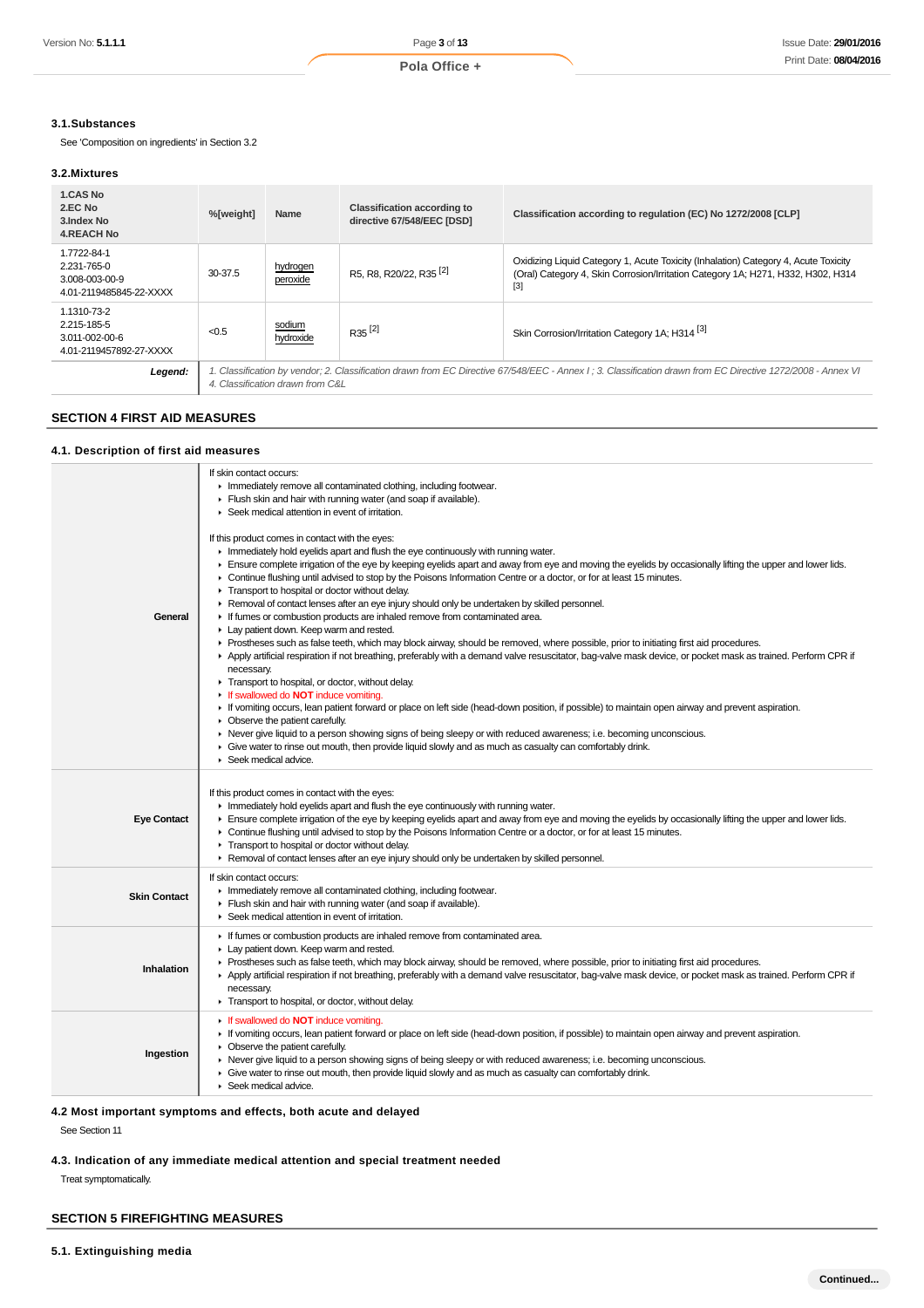- Water spray or fog.
- Foam.
- **Dry chemical powder.**
- BCF (where regulations permit).
- Carbon dioxide.

## **5.2. Special hazards arising from the substrate or mixture**

| <b>Fire Incompatibility</b>  | Avoid storage with reducing agents.<br>► Avoid any contamination of this material as it is very reactive and any contamination is potentially hazardous                                                                                                                                                                                                                                                                                                                                                                                                                                                                                                                                                                                                                                                    |
|------------------------------|------------------------------------------------------------------------------------------------------------------------------------------------------------------------------------------------------------------------------------------------------------------------------------------------------------------------------------------------------------------------------------------------------------------------------------------------------------------------------------------------------------------------------------------------------------------------------------------------------------------------------------------------------------------------------------------------------------------------------------------------------------------------------------------------------------|
| 5.3. Advice for firefighters |                                                                                                                                                                                                                                                                                                                                                                                                                                                                                                                                                                                                                                                                                                                                                                                                            |
| <b>Fire Fighting</b>         | Alert Fire Brigade and tell them location and nature of hazard.<br>• May be violently or explosively reactive.<br>▶ Wear full body protective clothing with breathing apparatus.<br>Prevent, by any means available, spillage from entering drains or water courses.<br>Fight fire from a safe distance, with adequate cover.<br>Extinguishers should be used only by trained personnel.<br>► Use water delivered as a fine spray to control fire and cool adjacent area.<br>DO NOT approach containers suspected to be hot.<br>• Cool fire exposed containers with water spray from a protected location.<br>If safe to do so, remove containers from path of fire.<br>If fire gets out of control withdraw personnel and warn against entry.<br>Equipment should be thoroughly decontaminated after use. |
| <b>Fire/Explosion Hazard</b> | • Will not burn but increases intensity of fire.<br>► Heating may cause expansion or decomposition leading to violent rupture of containers.<br>$\blacktriangleright$ Heat affected containers remain hazardous.<br>Contact with combustibles such as wood, paper, oil or finely divided metal may produce spontaneous combustion or violent decomposition.<br>Þ.<br>• May emit irritating, poisonous or corrosive fumes.                                                                                                                                                                                                                                                                                                                                                                                  |

## **SECTION 6 ACCIDENTAL RELEASE MEASURES**

## **6.1. Personal precautions, protective equipment and emergency procedures**

See section 8

### **6.2. Environmental precautions**

See section 12

### **6.3. Methods and material for containment and cleaning up**

|                     | ▶ Drains for storage or use areas should have retention basins for pH adjustments and dilution of spills before discharge or disposal of material.<br>$\triangleright$ Check regularly for spills and leaks.<br>• Clean up all spills immediately.<br>• No smoking, naked lights, ignition sources.                                                                                                                                                                                                                                                                                                                                                                                                                                                                                                                                                                                                                                                                                                                                                                                                                                        |
|---------------------|--------------------------------------------------------------------------------------------------------------------------------------------------------------------------------------------------------------------------------------------------------------------------------------------------------------------------------------------------------------------------------------------------------------------------------------------------------------------------------------------------------------------------------------------------------------------------------------------------------------------------------------------------------------------------------------------------------------------------------------------------------------------------------------------------------------------------------------------------------------------------------------------------------------------------------------------------------------------------------------------------------------------------------------------------------------------------------------------------------------------------------------------|
| <b>Minor Spills</b> | Avoid all contact with any organic matter including fuel, solvents, sawdust, paper or cloth and other incompatible materials, as ignition may result.<br>Avoid breathing dust or vapours and all contact with skin and eyes.<br>• Control personal contact with the substance, by using protective equipment.<br>• Contain and absorb spill with dry sand, earth, inert material or vermiculite.<br>DO NOT use sawdust as fire may result.<br>Scoop up solid residues and seal in labelled drums for disposal.<br>• Neutralise/decontaminate area.                                                                                                                                                                                                                                                                                                                                                                                                                                                                                                                                                                                         |
| <b>Major Spills</b> | Clear area of personnel and move upwind.<br>Alert Fire Brigade and tell them location and nature of hazard.<br>• May be violently or explosively reactive.<br>• Wear full body protective clothing with breathing apparatus.<br>• Prevent, by any means available, spillage from entering drains or water course.<br>Consider evacuation (or protect in place).<br>• No smoking, flames or ignition sources.<br>$\blacktriangleright$ Increase ventilation.<br>Contain spill with sand, earth or other clean, inert materials.<br>• NEVER use organic absorbents such as sawdust, paper, cloth; as fire may result.<br>Avoid any contamination by organic matter.<br>• Use spark-free and explosion-proof equipment.<br>► Collect any recoverable product into labelled containers for possible recycling.<br>DO NOT mix fresh with recovered material.<br>Collect residues and seal in labelled drums for disposal.<br>• Wash area and prevent runoff into drains.<br>Decontaminate equipment and launder all protective clothing before storage and re-use.<br>If contamination of drains or waterways occurs advise emergency services. |

## **6.4. Reference to other sections**

Personal Protective Equipment advice is contained in Section 8 of the SDS.

## **SECTION 7 HANDLING AND STORAGE**

### **7.1. Precautions for safe handling**

| Safe handling | Avoid personal contact and inhalation of dust, mist or vapours.<br>Provide adequate ventilation.<br>$\blacktriangleright$ Always wear protective equipment and wash off any spillage from clothing.<br>Keep material away from light, heat, flammables or combustibles.<br>▶ Keep cool, dry and away from incompatible materials. |
|---------------|-----------------------------------------------------------------------------------------------------------------------------------------------------------------------------------------------------------------------------------------------------------------------------------------------------------------------------------|
|---------------|-----------------------------------------------------------------------------------------------------------------------------------------------------------------------------------------------------------------------------------------------------------------------------------------------------------------------------------|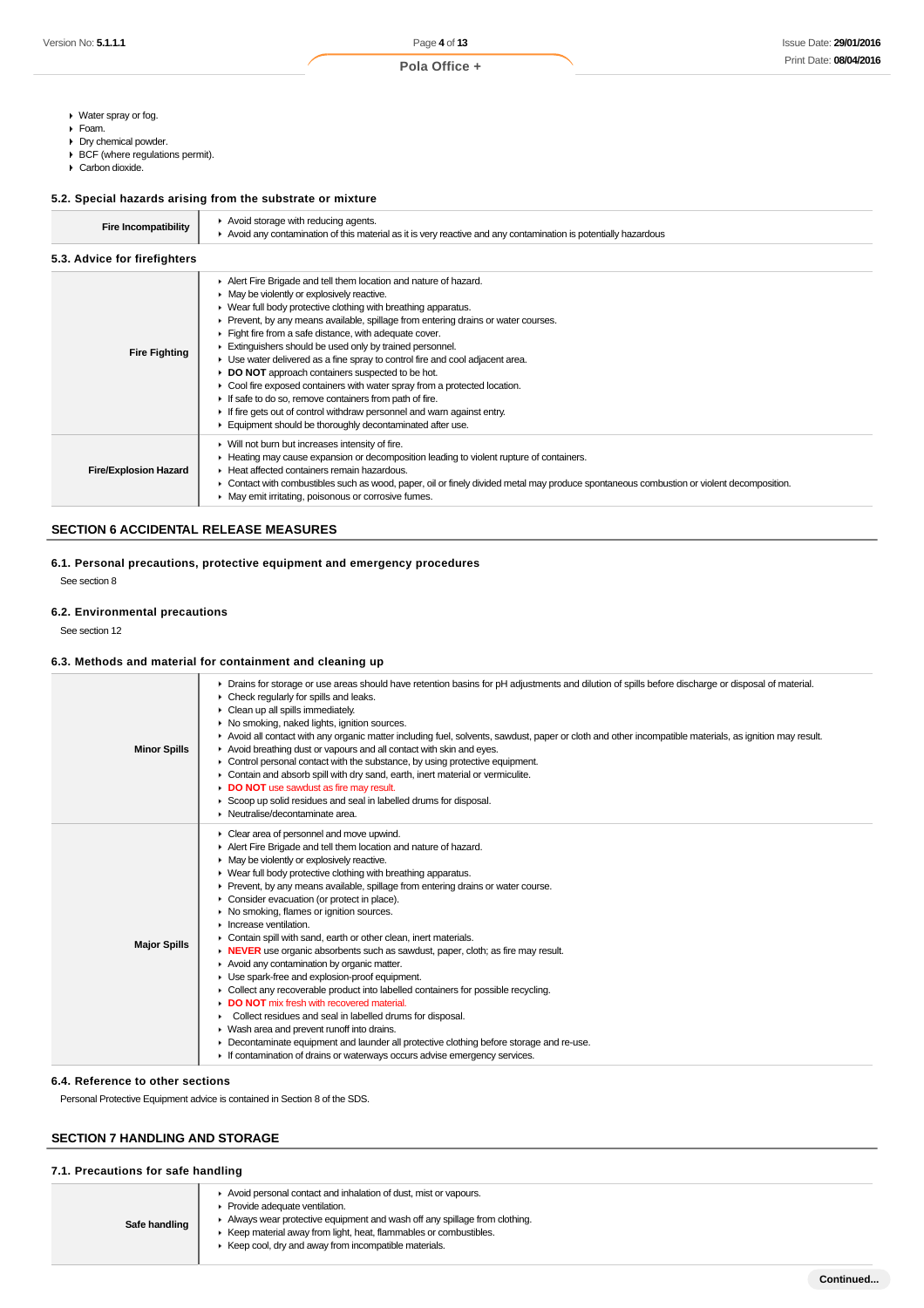|                                  | Avoid physical damage to containers.<br>▶ DO NOT repack or return unused portions to original containers. Withdraw only sufficient amounts for immediate use.<br>• Use only minimum quantity required.<br>Avoid using solutions of peroxides in volatile solvents. Solvent evaporation should be controlled to avoid dangerous concentration of the peroxide.<br>▶ Do NOT allow peroxides to contact iron or compounds of iron, cobalt, or copper, metal oxide salts, acids or bases.<br>• Do NOT use metal spatulas to handle peroxides<br>• Do NOT use glass containers with screw cap lids or glass stoppers.<br>► Store peroxides at the lowest possible temperature, consistent with their solubility and freezing point.<br>► CAUTION: Do NOT store liquids or solutions of peroxides at a temperature below that at which the peroxide freezes or precipitates. Peroxides in this form<br>are extremely shock and heat-sensitive. Refrigerated storage of peroxides must ONLY be in explosion-proof units.<br>• The hazards and consequences of fires and explosions during synthesis and use of peroxides is widely recognised; spontaneous or induced decomposition<br>may culminate in a variety of ways, ranging from moderate gassing to spontaneous ignition or explosion. The heat released from spontaneous decomposition<br>of an energy-rich compound causes a rise in the surrounding temperature; the temperature will rise until thermal balance is established or until the material<br>heats to decomposition.<br>▶ The most effective means for minimising the consequences of an accident is to limit quantities to a practical minimum. Even gram-scale explosions can be<br>serious. Once ignited the burning of peroxides cannot be controlled and the area should be evacuated.<br>• Unless there is compelling reason to do otherwise, peroxide concentration should be limited to 10% (or less with vigorous reactants). Peroxide concentration<br>is rarely as high as 1% in the reaction mixture of polymerisation or other free-radical reactions,<br>▶ Peroxides should be added slowly and cautiously to the reaction medium. This should be completed prior to heating and with good agitation.<br>Addition of peroxide to the hot monomer is extremely dangerous. A violent reaction (e.g., fire or explosion) can result from inadvertent mixing of promoters<br>(frequently used with peroxides in polymerisation systems) with full-strength peroxide<br>▶ Organic peroxides are very sensitive to contamination (especially heavy-metal compounds, metal oxide salts, alkaline materials including amines, strong<br>acids, and many varieties of dust and dirt). This can initiate rapid, uncontrolled decomposition of peroxides and possible generation of intense heat, fire or<br>explosion The consequences of accidental contamination from returning withdrawn material to the storage container can be disastrous.<br>▶ When handling NEVER smoke, eat or drink.<br>Always wash hands with soap and water after handling.<br>• Use only good occupational work practice.<br>• Observe manufacturer's storage and handling recommendations contained within this SDS. |
|----------------------------------|------------------------------------------------------------------------------------------------------------------------------------------------------------------------------------------------------------------------------------------------------------------------------------------------------------------------------------------------------------------------------------------------------------------------------------------------------------------------------------------------------------------------------------------------------------------------------------------------------------------------------------------------------------------------------------------------------------------------------------------------------------------------------------------------------------------------------------------------------------------------------------------------------------------------------------------------------------------------------------------------------------------------------------------------------------------------------------------------------------------------------------------------------------------------------------------------------------------------------------------------------------------------------------------------------------------------------------------------------------------------------------------------------------------------------------------------------------------------------------------------------------------------------------------------------------------------------------------------------------------------------------------------------------------------------------------------------------------------------------------------------------------------------------------------------------------------------------------------------------------------------------------------------------------------------------------------------------------------------------------------------------------------------------------------------------------------------------------------------------------------------------------------------------------------------------------------------------------------------------------------------------------------------------------------------------------------------------------------------------------------------------------------------------------------------------------------------------------------------------------------------------------------------------------------------------------------------------------------------------------------------------------------------------------------------------------------------------------------------------------------------------------------------------------------------------------------------------------------------------------------------------------------------------------------------------------------------------------------------------------------------------------------------------------------------------------------------------------------------------------------------------------------------------------------------------------------------------------------|
| Fire and explosion<br>protection | See section 5                                                                                                                                                                                                                                                                                                                                                                                                                                                                                                                                                                                                                                                                                                                                                                                                                                                                                                                                                                                                                                                                                                                                                                                                                                                                                                                                                                                                                                                                                                                                                                                                                                                                                                                                                                                                                                                                                                                                                                                                                                                                                                                                                                                                                                                                                                                                                                                                                                                                                                                                                                                                                                                                                                                                                                                                                                                                                                                                                                                                                                                                                                                                                                                                          |
| Other information                | Do not store in direct sunlight.<br>Store in a dry and well ventilated-area, away from heat and sunlight.<br>Store between 2 and 8 deg C.                                                                                                                                                                                                                                                                                                                                                                                                                                                                                                                                                                                                                                                                                                                                                                                                                                                                                                                                                                                                                                                                                                                                                                                                                                                                                                                                                                                                                                                                                                                                                                                                                                                                                                                                                                                                                                                                                                                                                                                                                                                                                                                                                                                                                                                                                                                                                                                                                                                                                                                                                                                                                                                                                                                                                                                                                                                                                                                                                                                                                                                                              |

## **7.2. Conditions for safe storage, including any incompatibilities**

| Suitable container      | <b>DO NOT</b> repack. Use containers supplied by manufacturer only                                                                                                                  |
|-------------------------|-------------------------------------------------------------------------------------------------------------------------------------------------------------------------------------|
| Storage incompatibility | Avoid any contamination of this material as it is very reactive and any contamination is potentially hazardous<br>Avoid storage with reducing agents.<br>Avoid strong acids, bases. |
|                         |                                                                                                                                                                                     |

## **7.3. Specific end use(s)**

See section 1.2

## **SECTION 8 EXPOSURE CONTROLS / PERSONAL PROTECTION**

### **8.1. Control parameters**

### **DERIVED NO EFFECT LEVEL (DNEL)**

Not Available

## **PREDICTED NO EFFECT LEVEL (PNEC)**

Not Available

## **OCCUPATIONAL EXPOSURE LIMITS (OEL)**

### **INGREDIENT DATA**

| Source                                         | Ingredient        | <b>Material name</b> | <b>TWA</b>         | <b>STEL</b>                              | Peak          | <b>Notes</b>  |
|------------------------------------------------|-------------------|----------------------|--------------------|------------------------------------------|---------------|---------------|
| <b>Ireland Occupational Exposure</b><br>Limits | hydrogen peroxide | Hydrogen peroxide    | 1.5 mg/m $3/1$ ppm | $3 \,\mathrm{mq/m}$ $3/2 \,\mathrm{ppm}$ | Not Available | Not Available |
| Ireland Occupational Exposure<br>Limits        | sodium hvdroxide  | Sodium hydroxide     | Not Available      | $2 \,\mathrm{mq/m}$ 3                    | Not Available | Not Available |

## **EMERGENCY LIMITS**

| Ingredient        | <b>Material name</b>    | TEEL-1        |                      | TEEL-2        | TEEL-3        |
|-------------------|-------------------------|---------------|----------------------|---------------|---------------|
| hydrogen peroxide | Hydrogen peroxide       | Not Available |                      | Not Available | Not Available |
| hydrogen peroxide | Hydrogen peroxide - 30% | 33 ppm        |                      | 170 ppm       | 330 ppm       |
| sodium hydroxide  | Sodium hydroxide        | Not Available |                      | Not Available | Not Available |
|                   |                         |               |                      |               |               |
| Ingredient        | <b>Original IDLH</b>    |               | <b>Revised IDLH</b>  |               |               |
| hydrogen peroxide | 75 ppm                  |               | 75 [Unch] ppm        |               |               |
| sodium hydroxide  | 250 mg/m3               |               | $10 \,\mathrm{mg/m}$ |               |               |

## **MATERIAL DATA**

## **8.2. Exposure controls**

Engineering controls are used to remove a hazard or place a barrier between the worker and the hazard. Well-designed engineering controls can be highly effective in protecting workers and will typically be independent of worker interactions to provide this high level of protection. The basic types of engineering controls are:

**8.2.1. Appropriate engineering controls**

Process controls which involve changing the way a job activity or process is done to reduce the risk.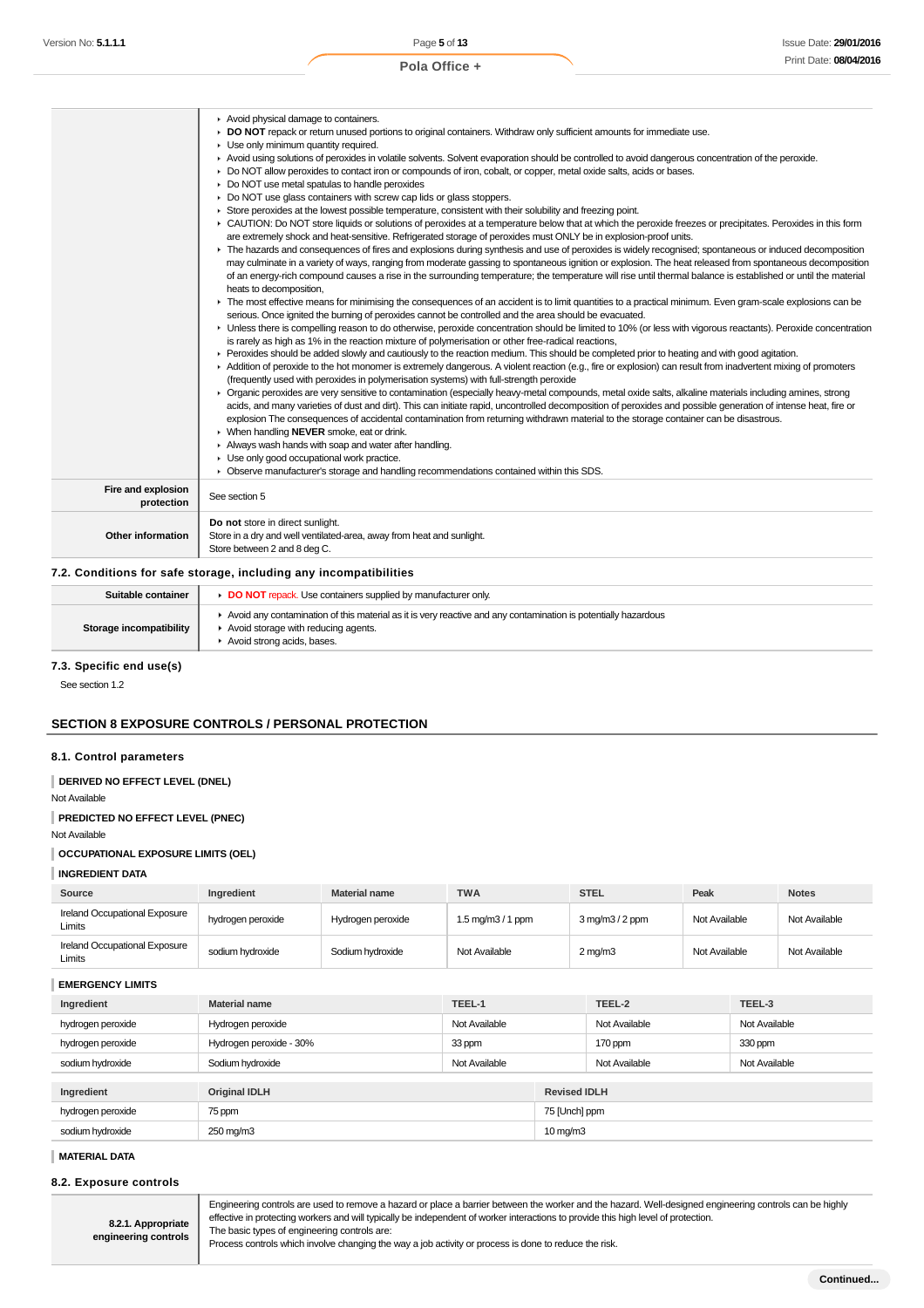|                            | Enclosure and/or isolation of emission source which keeps a selected hazard "physically" away from the worker and ventilation that strategically "adds" and<br>"removes" air in the work environment. Ventilation can remove or dilute an air contaminant if designed properly. The design of a ventilation system must match<br>the particular process and chemical or contaminant in use.<br>Employers may need to use multiple types of controls to prevent employee overexposure.                                                                                                                                                                                                                                                                                                                                                                                                                                                                                                                                     |                                  |                                    |
|----------------------------|---------------------------------------------------------------------------------------------------------------------------------------------------------------------------------------------------------------------------------------------------------------------------------------------------------------------------------------------------------------------------------------------------------------------------------------------------------------------------------------------------------------------------------------------------------------------------------------------------------------------------------------------------------------------------------------------------------------------------------------------------------------------------------------------------------------------------------------------------------------------------------------------------------------------------------------------------------------------------------------------------------------------------|----------------------------------|------------------------------------|
|                            | Local exhaust ventilation usually required. If risk of overexposure exists, wear approved respirator. Correct fit is essential to obtain adequate protection.<br>Supplied-air type respirator may be required in special circumstances. Correct fit is essential to ensure adequate protection.<br>An approved self contained breathing apparatus (SCBA) may be required in some situations.<br>Provide adequate ventilation in warehouse or closed storage area. Air contaminants generated in the workplace possess varying "escape" velocities which, in<br>turn, determine the "capture velocities" of fresh circulating air required to effectively remove the contaminant.                                                                                                                                                                                                                                                                                                                                          |                                  |                                    |
|                            | Type of Contaminant:                                                                                                                                                                                                                                                                                                                                                                                                                                                                                                                                                                                                                                                                                                                                                                                                                                                                                                                                                                                                      |                                  | Air Speed:                         |
|                            | solvent, vapours, degreasing etc., evaporating from tank (in still air).                                                                                                                                                                                                                                                                                                                                                                                                                                                                                                                                                                                                                                                                                                                                                                                                                                                                                                                                                  |                                  | 0.25-0.5 m/s (50-100<br>f/min.)    |
|                            | aerosols, fumes from pouring operations, intermittent container filling, low speed conveyer transfers, welding, spray drift, plating<br>acid fumes, pickling (released at low velocity into zone of active generation)                                                                                                                                                                                                                                                                                                                                                                                                                                                                                                                                                                                                                                                                                                                                                                                                    |                                  | 0.5-1 m/s (100-200<br>f/min.)      |
|                            | direct spray, spray painting in shallow booths, drum filling, conveyer loading, crusher dusts, gas discharge (active generation into<br>zone of rapid air motion)                                                                                                                                                                                                                                                                                                                                                                                                                                                                                                                                                                                                                                                                                                                                                                                                                                                         |                                  | 1-2.5 m/s (200-500<br>f/min.)      |
|                            | grinding, abrasive blasting, tumbling, high speed wheel generated dusts (released at high initial velocity into zone of very high rapid<br>air motion).                                                                                                                                                                                                                                                                                                                                                                                                                                                                                                                                                                                                                                                                                                                                                                                                                                                                   |                                  | 2.5-10 m/s (500-2000<br>$f/min.$ ) |
|                            | Within each range the appropriate value depends on:                                                                                                                                                                                                                                                                                                                                                                                                                                                                                                                                                                                                                                                                                                                                                                                                                                                                                                                                                                       |                                  |                                    |
|                            | Lower end of the range                                                                                                                                                                                                                                                                                                                                                                                                                                                                                                                                                                                                                                                                                                                                                                                                                                                                                                                                                                                                    | Upper end of the range           |                                    |
|                            | 1: Room air currents minimal or favourable to capture                                                                                                                                                                                                                                                                                                                                                                                                                                                                                                                                                                                                                                                                                                                                                                                                                                                                                                                                                                     | 1: Disturbing room air currents  |                                    |
|                            | 2: Contaminants of low toxicity or of nuisance value only.                                                                                                                                                                                                                                                                                                                                                                                                                                                                                                                                                                                                                                                                                                                                                                                                                                                                                                                                                                | 2: Contaminants of high toxicity |                                    |
|                            | 3: Intermittent, low production.                                                                                                                                                                                                                                                                                                                                                                                                                                                                                                                                                                                                                                                                                                                                                                                                                                                                                                                                                                                          | 3: High production, heavy use    |                                    |
|                            | 4: Large hood or large air mass in motion                                                                                                                                                                                                                                                                                                                                                                                                                                                                                                                                                                                                                                                                                                                                                                                                                                                                                                                                                                                 | 4: Small hood-local control only |                                    |
|                            | Simple theory shows that air velocity falls rapidly with distance away from the opening of a simple extraction pipe. Velocity generally decreases with the square<br>of distance from the extraction point (in simple cases). Therefore the air speed at the extraction point should be adjusted, accordingly, after reference to<br>distance from the contaminating source. The air velocity at the extraction fan, for example, should be a minimum of 1-2 m/s (200-400 f/min) for extraction of<br>solvents generated in a tank 2 meters distant from the extraction point. Other mechanical considerations, producing performance deficits within the extraction<br>apparatus, make it essential that theoretical air velocities are multiplied by factors of 10 or more when extraction systems are installed or used.                                                                                                                                                                                               |                                  |                                    |
| 8.2.2. Personal protection |                                                                                                                                                                                                                                                                                                                                                                                                                                                                                                                                                                                                                                                                                                                                                                                                                                                                                                                                                                                                                           |                                  |                                    |
| Eye and face protection    | ▶ Chemical goggles.<br>Full face shield may be required for supplementary but never for primary protection of eyes.<br>► Contact lenses may pose a special hazard; soft contact lenses may absorb and concentrate irritants. A written policy document, describing the wearing of<br>lenses or restrictions on use, should be created for each workplace or task. This should include a review of lens absorption and adsorption for the class of<br>chemicals in use and an account of injury experience. Medical and first-aid personnel should be trained in their removal and suitable equipment should be<br>readily available. In the event of chemical exposure, begin eye irrigation immediately and remove contact lens as soon as practicable. Lens should be removed<br>at the first signs of eye redness or irritation - lens should be removed in a clean environment only after workers have washed hands thoroughly. [CDC NIOSH<br>Current Intelligence Bulletin 59], [AS/NZS 1336 or national equivalent] |                                  |                                    |
| <b>Skin protection</b>     | See Hand protection below                                                                                                                                                                                                                                                                                                                                                                                                                                                                                                                                                                                                                                                                                                                                                                                                                                                                                                                                                                                                 |                                  |                                    |
| Hands/feet protection      | ▶ Wear chemical protective gloves, e.g. PVC.<br>▶ Wear safety footwear or safety gumboots, e.g. Rubber                                                                                                                                                                                                                                                                                                                                                                                                                                                                                                                                                                                                                                                                                                                                                                                                                                                                                                                    |                                  |                                    |
| <b>Body protection</b>     | See Other protection below                                                                                                                                                                                                                                                                                                                                                                                                                                                                                                                                                                                                                                                                                                                                                                                                                                                                                                                                                                                                |                                  |                                    |
| Other protection           | • Overalls.<br>PVC Apron.<br>▶ PVC protective suit may be required if exposure severe.<br>Eyewash unit.<br>Ensure there is ready access to a safety shower.                                                                                                                                                                                                                                                                                                                                                                                                                                                                                                                                                                                                                                                                                                                                                                                                                                                               |                                  |                                    |
| <b>Thermal hazards</b>     | Not Available                                                                                                                                                                                                                                                                                                                                                                                                                                                                                                                                                                                                                                                                                                                                                                                                                                                                                                                                                                                                             |                                  |                                    |
|                            |                                                                                                                                                                                                                                                                                                                                                                                                                                                                                                                                                                                                                                                                                                                                                                                                                                                                                                                                                                                                                           |                                  |                                    |

#### **Respiratory protection**

Type B Filter of sufficient capacity. (AS/NZS 1716 & 1715, EN 143:2000 & 149:2001, ANSI Z88 or national equivalent)

Where the concentration of gas/particulates in the breathing zone, approaches or exceeds the "Exposure Standard" (or ES), respiratory protection is required.

Degree of protection varies with both face-piece and Class of filter; the nature of protection varies with Type of filter.

| <b>Required Minimum Protection Factor</b> | <b>Half-Face Respirator</b> | <b>Full-Face Respirator</b> | <b>Powered Air Respirator</b> |
|-------------------------------------------|-----------------------------|-----------------------------|-------------------------------|
| up to $10 \times ES$                      | <b>B-AUS</b>                |                             | B-PAPR-AUS / Class 1          |
| up to $50 \times ES$                      |                             | B-AUS / Class 1             |                               |
| up to $100 \times ES$                     |                             | $B-2$                       | B-PAPR-2 ^                    |

^ - Full-face

A(All classes) = Organic vapours, B AUS or B1 = Acid gasses, B2 = Acid gas or hydrogen cyanide(HCN), B3 = Acid gas or hydrogen cyanide(HCN), E = Sulfur dioxide(SO2), G = Agricultural chemicals, K = Ammonia(NH3), Hg = Mercury, NO = Oxides of nitrogen, MB = Methyl bromide, AX = Low boiling point organic compounds(below 65 degC)

## **8.2.3. Environmental exposure controls**

See section 12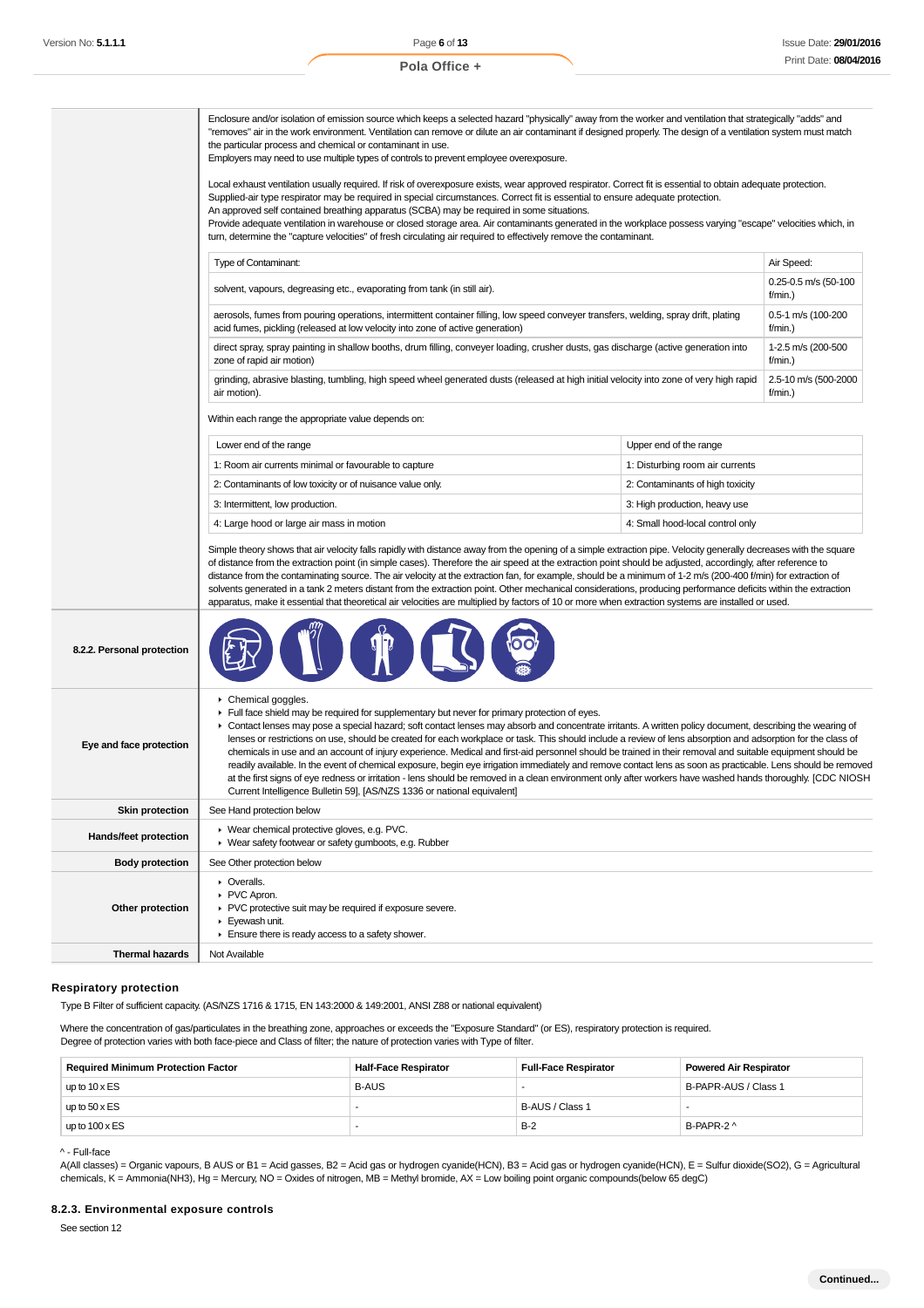## **SECTION 9 PHYSICAL AND CHEMICAL PROPERTIES**

## **9.1. Information on basic physical and chemical properties**

| Appearance                                      | Clear blue gel, mixes with water. |                                                   |                |
|-------------------------------------------------|-----------------------------------|---------------------------------------------------|----------------|
|                                                 |                                   |                                                   |                |
| <b>Physical state</b>                           | Gel                               | Relative density (Water = 1)                      | Not Available  |
| Odour                                           | Not Available                     | <b>Partition coefficient</b><br>n-octanol / water | Not Available  |
| <b>Odour threshold</b>                          | Not Available                     | Auto-ignition temperature<br>$(^{\circ}C)$        | Not Available  |
| pH (as supplied)                                | $6.5 - 8$                         | Decomposition<br>temperature                      | Not Available  |
| Melting point / freezing<br>point (°C)          | Not Available                     | Viscosity (cSt)                                   | Not Available  |
| Initial boiling point and<br>boiling range (°C) | Not Available                     | Molecular weight (g/mol)                          | Not Applicable |
| Flash point (°C)                                | Not Available                     | <b>Taste</b>                                      | Not Available  |
| <b>Evaporation rate</b>                         | Not Available                     | <b>Explosive properties</b>                       | Not Available  |
| Flammability                                    | Not Available                     | <b>Oxidising properties</b>                       | Not Available  |
| <b>Upper Explosive Limit (%)</b>                | Not Available                     | Surface Tension (dyn/cm or<br>$mN/m$ )            | Not Available  |
| Lower Explosive Limit (%)                       | Not Available                     | <b>Volatile Component (%vol)</b>                  | Not Available  |
| Vapour pressure (kPa)                           | Not Available                     | Gas group                                         | Not Available  |
| Solubility in water (g/L)                       | Miscible                          | pH as a solution (1%)                             | Not Available  |
| Vapour density (Air = $1$ )                     | Not Available                     | VOC g/L                                           | Not Available  |

**9.2. Other information**

Not Available

## **SECTION 10 STABILITY AND REACTIVITY**

| 10.1. Reactivity                            | See section 7.2                                                                                                                                                                                                                                                                                                                             |
|---------------------------------------------|---------------------------------------------------------------------------------------------------------------------------------------------------------------------------------------------------------------------------------------------------------------------------------------------------------------------------------------------|
| 10.2. Chemical stability                    | Unstable in the presence of incompatible materials.<br>▶ Product is considered stable under normal handling conditions.<br>▶ Prolonged exposure to heat.<br>Hazardous polymerisation will not occur.<br>Solutions of hydrogen peroxide slowly decompose, releasing oxygen, and so are often stabilised by the addition of acetanilide, etc. |
| 10.3. Possibility of<br>hazardous reactions | See section 7.2                                                                                                                                                                                                                                                                                                                             |
| 10.4. Conditions to avoid                   | See section 7.2                                                                                                                                                                                                                                                                                                                             |
| 10.5. Incompatible materials                | See section 7.2                                                                                                                                                                                                                                                                                                                             |
| 10.6. Hazardous<br>decomposition products   | See section 5.3                                                                                                                                                                                                                                                                                                                             |

## **SECTION 11 TOXICOLOGICAL INFORMATION**

## **11.1. Information on toxicological effects**

| Inhaled             | Evidence shows, or practical experience predicts, that the material produces irritation of the respiratory system, in a substantial number of individuals, following<br>inhalation. In contrast to most organs, the lung is able to respond to a chemical insult by first removing or neutralising the irritant and then repairing the<br>damage. The repair process, which initially evolved to protect mammalian lungs from foreign matter and antigens, may however, produce further lung damage<br>resulting in the impairment of gas exchange, the primary function of the lungs. Respiratory tract irritation often results in an inflammatory response involving<br>the recruitment and activation of many cell types, mainly derived from the vascular system.<br>Inhalation of vapours or aerosols (mists, fumes), generated by the material during the course of normal handling, may be damaging to the health of the<br>individual.                                                                                                                                                                                                                                                                                                                                                                                                                                                                              |
|---------------------|------------------------------------------------------------------------------------------------------------------------------------------------------------------------------------------------------------------------------------------------------------------------------------------------------------------------------------------------------------------------------------------------------------------------------------------------------------------------------------------------------------------------------------------------------------------------------------------------------------------------------------------------------------------------------------------------------------------------------------------------------------------------------------------------------------------------------------------------------------------------------------------------------------------------------------------------------------------------------------------------------------------------------------------------------------------------------------------------------------------------------------------------------------------------------------------------------------------------------------------------------------------------------------------------------------------------------------------------------------------------------------------------------------------------------|
| Ingestion           | Accidental ingestion of the material may be harmful; animal experiments indicate that ingestion of less than 150 gram may be fatal or may produce serious<br>damage to the health of the individual.                                                                                                                                                                                                                                                                                                                                                                                                                                                                                                                                                                                                                                                                                                                                                                                                                                                                                                                                                                                                                                                                                                                                                                                                                         |
| <b>Skin Contact</b> | Evidence exists, or practical experience predicts, that the material either produces inflammation of the skin in a substantial number of individuals following<br>direct contact, and/or produces significant inflammation when applied to the healthy intact skin of animals, for up to four hours, such inflammation being present<br>twenty-four hours or more after the end of the exposure period. Skin irritation may also be present after prolonged or repeated exposure; this may result in a<br>form of contact dermatitis (nonallergic). The dermatitis is often characterised by skin redness (erythema) and swelling (oedema) which may progress to<br>blistering (vesiculation), scaling and thickening of the epidermis. At the microscopic level there may be intercellular oedema of the spongy layer of the skin<br>(spongiosis) and intracellular oedema of the epidermis.<br>The material may accentuate any pre-existing dermatitis condition<br>Skin contact will result in rapid drying, bleaching, leading to chemical burns on prolonged contact<br>Open cuts, abraded or irritated skin should not be exposed to this material<br>Entry into the blood-stream through, for example, cuts, abrasions, puncture wounds or lesions, may produce systemic injury with harmful effects. Examine the<br>skin prior to the use of the material and ensure that any external damage is suitably protected. |
| Eye                 | When applied to the eye(s) of animals, the material produces severe ocular lesions which are present twenty-four hours or more after instillation.                                                                                                                                                                                                                                                                                                                                                                                                                                                                                                                                                                                                                                                                                                                                                                                                                                                                                                                                                                                                                                                                                                                                                                                                                                                                           |
| Chronic             | Long-term exposure to respiratory irritants may result in disease of the airways involving difficult breathing and related systemic problems.<br>Limited evidence suggests that repeated or long-term occupational exposure may produce cumulative health effects involving organs or biochemical systems.                                                                                                                                                                                                                                                                                                                                                                                                                                                                                                                                                                                                                                                                                                                                                                                                                                                                                                                                                                                                                                                                                                                   |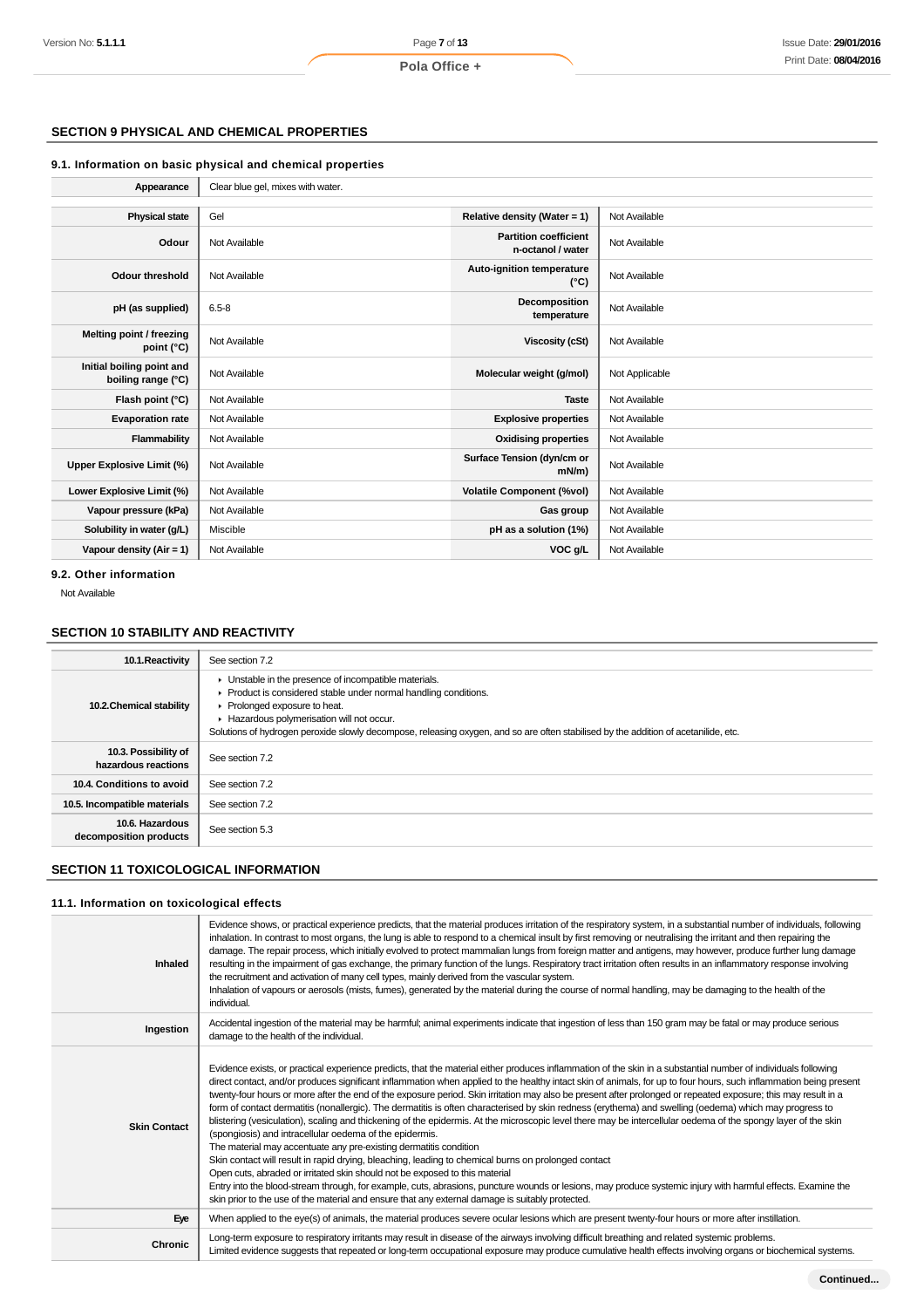|                          | <b>TOXICITY</b>                                                                                                                                                                                                                                                                                                                                                                                                                                                                                                                                                                                                                                                                                                                                                                                                                                                                                                                                                                                                                                                                                                                                                                                                                                                                                                                                                                                                                                                                                                                                                                                                                                                                                                                                                                                                                                                                                                                                                                                                                                                                                                                                                                                                                                                                                                                                                                                                                                                                                                                                                                                                                                                                                                                                                                                                                                                                                                                                                                                                                                                                                                                                                                                                                                                                                                                                                                                                                                                                                                                                                                                                                                                                                                                                                                                                                                                                                                                                                                                                                                                                                                                                                                                                                                                                                                                                                                                                                                                                                                                                                                                                                                                                                                                                                                                                                                                                                                                                                                                                                                                                                                                                                                                                                                                                                                                                                                                                                               | <b>IRRITATION</b>                                                                                                                                     |  |
|--------------------------|-----------------------------------------------------------------------------------------------------------------------------------------------------------------------------------------------------------------------------------------------------------------------------------------------------------------------------------------------------------------------------------------------------------------------------------------------------------------------------------------------------------------------------------------------------------------------------------------------------------------------------------------------------------------------------------------------------------------------------------------------------------------------------------------------------------------------------------------------------------------------------------------------------------------------------------------------------------------------------------------------------------------------------------------------------------------------------------------------------------------------------------------------------------------------------------------------------------------------------------------------------------------------------------------------------------------------------------------------------------------------------------------------------------------------------------------------------------------------------------------------------------------------------------------------------------------------------------------------------------------------------------------------------------------------------------------------------------------------------------------------------------------------------------------------------------------------------------------------------------------------------------------------------------------------------------------------------------------------------------------------------------------------------------------------------------------------------------------------------------------------------------------------------------------------------------------------------------------------------------------------------------------------------------------------------------------------------------------------------------------------------------------------------------------------------------------------------------------------------------------------------------------------------------------------------------------------------------------------------------------------------------------------------------------------------------------------------------------------------------------------------------------------------------------------------------------------------------------------------------------------------------------------------------------------------------------------------------------------------------------------------------------------------------------------------------------------------------------------------------------------------------------------------------------------------------------------------------------------------------------------------------------------------------------------------------------------------------------------------------------------------------------------------------------------------------------------------------------------------------------------------------------------------------------------------------------------------------------------------------------------------------------------------------------------------------------------------------------------------------------------------------------------------------------------------------------------------------------------------------------------------------------------------------------------------------------------------------------------------------------------------------------------------------------------------------------------------------------------------------------------------------------------------------------------------------------------------------------------------------------------------------------------------------------------------------------------------------------------------------------------------------------------------------------------------------------------------------------------------------------------------------------------------------------------------------------------------------------------------------------------------------------------------------------------------------------------------------------------------------------------------------------------------------------------------------------------------------------------------------------------------------------------------------------------------------------------------------------------------------------------------------------------------------------------------------------------------------------------------------------------------------------------------------------------------------------------------------------------------------------------------------------------------------------------------------------------------------------------------------------------------------------------------------------------------------------------|-------------------------------------------------------------------------------------------------------------------------------------------------------|--|
| Pola Office +            | Not Available                                                                                                                                                                                                                                                                                                                                                                                                                                                                                                                                                                                                                                                                                                                                                                                                                                                                                                                                                                                                                                                                                                                                                                                                                                                                                                                                                                                                                                                                                                                                                                                                                                                                                                                                                                                                                                                                                                                                                                                                                                                                                                                                                                                                                                                                                                                                                                                                                                                                                                                                                                                                                                                                                                                                                                                                                                                                                                                                                                                                                                                                                                                                                                                                                                                                                                                                                                                                                                                                                                                                                                                                                                                                                                                                                                                                                                                                                                                                                                                                                                                                                                                                                                                                                                                                                                                                                                                                                                                                                                                                                                                                                                                                                                                                                                                                                                                                                                                                                                                                                                                                                                                                                                                                                                                                                                                                                                                                                                 | Not Available                                                                                                                                         |  |
|                          | <b>TOXICITY</b>                                                                                                                                                                                                                                                                                                                                                                                                                                                                                                                                                                                                                                                                                                                                                                                                                                                                                                                                                                                                                                                                                                                                                                                                                                                                                                                                                                                                                                                                                                                                                                                                                                                                                                                                                                                                                                                                                                                                                                                                                                                                                                                                                                                                                                                                                                                                                                                                                                                                                                                                                                                                                                                                                                                                                                                                                                                                                                                                                                                                                                                                                                                                                                                                                                                                                                                                                                                                                                                                                                                                                                                                                                                                                                                                                                                                                                                                                                                                                                                                                                                                                                                                                                                                                                                                                                                                                                                                                                                                                                                                                                                                                                                                                                                                                                                                                                                                                                                                                                                                                                                                                                                                                                                                                                                                                                                                                                                                                               | <b>IRRITATION</b>                                                                                                                                     |  |
|                          | dermal (rat) LD50: 3000-5480 mg/kg <sup>[1]</sup>                                                                                                                                                                                                                                                                                                                                                                                                                                                                                                                                                                                                                                                                                                                                                                                                                                                                                                                                                                                                                                                                                                                                                                                                                                                                                                                                                                                                                                                                                                                                                                                                                                                                                                                                                                                                                                                                                                                                                                                                                                                                                                                                                                                                                                                                                                                                                                                                                                                                                                                                                                                                                                                                                                                                                                                                                                                                                                                                                                                                                                                                                                                                                                                                                                                                                                                                                                                                                                                                                                                                                                                                                                                                                                                                                                                                                                                                                                                                                                                                                                                                                                                                                                                                                                                                                                                                                                                                                                                                                                                                                                                                                                                                                                                                                                                                                                                                                                                                                                                                                                                                                                                                                                                                                                                                                                                                                                                             | Nil reported                                                                                                                                          |  |
| hydrogen peroxide        | Inhalation (rat) LC50: 2 mg/L/4H <sup>[2]</sup>                                                                                                                                                                                                                                                                                                                                                                                                                                                                                                                                                                                                                                                                                                                                                                                                                                                                                                                                                                                                                                                                                                                                                                                                                                                                                                                                                                                                                                                                                                                                                                                                                                                                                                                                                                                                                                                                                                                                                                                                                                                                                                                                                                                                                                                                                                                                                                                                                                                                                                                                                                                                                                                                                                                                                                                                                                                                                                                                                                                                                                                                                                                                                                                                                                                                                                                                                                                                                                                                                                                                                                                                                                                                                                                                                                                                                                                                                                                                                                                                                                                                                                                                                                                                                                                                                                                                                                                                                                                                                                                                                                                                                                                                                                                                                                                                                                                                                                                                                                                                                                                                                                                                                                                                                                                                                                                                                                                               |                                                                                                                                                       |  |
|                          | Oral (rat) LD50: 75 mg/kg <sup>[1]</sup>                                                                                                                                                                                                                                                                                                                                                                                                                                                                                                                                                                                                                                                                                                                                                                                                                                                                                                                                                                                                                                                                                                                                                                                                                                                                                                                                                                                                                                                                                                                                                                                                                                                                                                                                                                                                                                                                                                                                                                                                                                                                                                                                                                                                                                                                                                                                                                                                                                                                                                                                                                                                                                                                                                                                                                                                                                                                                                                                                                                                                                                                                                                                                                                                                                                                                                                                                                                                                                                                                                                                                                                                                                                                                                                                                                                                                                                                                                                                                                                                                                                                                                                                                                                                                                                                                                                                                                                                                                                                                                                                                                                                                                                                                                                                                                                                                                                                                                                                                                                                                                                                                                                                                                                                                                                                                                                                                                                                      |                                                                                                                                                       |  |
|                          | <b>TOXICITY</b>                                                                                                                                                                                                                                                                                                                                                                                                                                                                                                                                                                                                                                                                                                                                                                                                                                                                                                                                                                                                                                                                                                                                                                                                                                                                                                                                                                                                                                                                                                                                                                                                                                                                                                                                                                                                                                                                                                                                                                                                                                                                                                                                                                                                                                                                                                                                                                                                                                                                                                                                                                                                                                                                                                                                                                                                                                                                                                                                                                                                                                                                                                                                                                                                                                                                                                                                                                                                                                                                                                                                                                                                                                                                                                                                                                                                                                                                                                                                                                                                                                                                                                                                                                                                                                                                                                                                                                                                                                                                                                                                                                                                                                                                                                                                                                                                                                                                                                                                                                                                                                                                                                                                                                                                                                                                                                                                                                                                                               | <b>IRRITATION</b>                                                                                                                                     |  |
|                          | Oral (rabbit) LD50: 325 mg/kg <sup>[1]</sup>                                                                                                                                                                                                                                                                                                                                                                                                                                                                                                                                                                                                                                                                                                                                                                                                                                                                                                                                                                                                                                                                                                                                                                                                                                                                                                                                                                                                                                                                                                                                                                                                                                                                                                                                                                                                                                                                                                                                                                                                                                                                                                                                                                                                                                                                                                                                                                                                                                                                                                                                                                                                                                                                                                                                                                                                                                                                                                                                                                                                                                                                                                                                                                                                                                                                                                                                                                                                                                                                                                                                                                                                                                                                                                                                                                                                                                                                                                                                                                                                                                                                                                                                                                                                                                                                                                                                                                                                                                                                                                                                                                                                                                                                                                                                                                                                                                                                                                                                                                                                                                                                                                                                                                                                                                                                                                                                                                                                  | Eye (rabbit): 0.05 mg/24h SEVERE                                                                                                                      |  |
| sodium hydroxide         |                                                                                                                                                                                                                                                                                                                                                                                                                                                                                                                                                                                                                                                                                                                                                                                                                                                                                                                                                                                                                                                                                                                                                                                                                                                                                                                                                                                                                                                                                                                                                                                                                                                                                                                                                                                                                                                                                                                                                                                                                                                                                                                                                                                                                                                                                                                                                                                                                                                                                                                                                                                                                                                                                                                                                                                                                                                                                                                                                                                                                                                                                                                                                                                                                                                                                                                                                                                                                                                                                                                                                                                                                                                                                                                                                                                                                                                                                                                                                                                                                                                                                                                                                                                                                                                                                                                                                                                                                                                                                                                                                                                                                                                                                                                                                                                                                                                                                                                                                                                                                                                                                                                                                                                                                                                                                                                                                                                                                                               | Eye (rabbit):1 mg/24h SEVERE                                                                                                                          |  |
|                          |                                                                                                                                                                                                                                                                                                                                                                                                                                                                                                                                                                                                                                                                                                                                                                                                                                                                                                                                                                                                                                                                                                                                                                                                                                                                                                                                                                                                                                                                                                                                                                                                                                                                                                                                                                                                                                                                                                                                                                                                                                                                                                                                                                                                                                                                                                                                                                                                                                                                                                                                                                                                                                                                                                                                                                                                                                                                                                                                                                                                                                                                                                                                                                                                                                                                                                                                                                                                                                                                                                                                                                                                                                                                                                                                                                                                                                                                                                                                                                                                                                                                                                                                                                                                                                                                                                                                                                                                                                                                                                                                                                                                                                                                                                                                                                                                                                                                                                                                                                                                                                                                                                                                                                                                                                                                                                                                                                                                                                               | Eye (rabbit):1 mg/30s rinsed-SEVERE                                                                                                                   |  |
|                          |                                                                                                                                                                                                                                                                                                                                                                                                                                                                                                                                                                                                                                                                                                                                                                                                                                                                                                                                                                                                                                                                                                                                                                                                                                                                                                                                                                                                                                                                                                                                                                                                                                                                                                                                                                                                                                                                                                                                                                                                                                                                                                                                                                                                                                                                                                                                                                                                                                                                                                                                                                                                                                                                                                                                                                                                                                                                                                                                                                                                                                                                                                                                                                                                                                                                                                                                                                                                                                                                                                                                                                                                                                                                                                                                                                                                                                                                                                                                                                                                                                                                                                                                                                                                                                                                                                                                                                                                                                                                                                                                                                                                                                                                                                                                                                                                                                                                                                                                                                                                                                                                                                                                                                                                                                                                                                                                                                                                                                               | Skin (rabbit): 500 mg/24h SEVERE                                                                                                                      |  |
| Legend:                  |                                                                                                                                                                                                                                                                                                                                                                                                                                                                                                                                                                                                                                                                                                                                                                                                                                                                                                                                                                                                                                                                                                                                                                                                                                                                                                                                                                                                                                                                                                                                                                                                                                                                                                                                                                                                                                                                                                                                                                                                                                                                                                                                                                                                                                                                                                                                                                                                                                                                                                                                                                                                                                                                                                                                                                                                                                                                                                                                                                                                                                                                                                                                                                                                                                                                                                                                                                                                                                                                                                                                                                                                                                                                                                                                                                                                                                                                                                                                                                                                                                                                                                                                                                                                                                                                                                                                                                                                                                                                                                                                                                                                                                                                                                                                                                                                                                                                                                                                                                                                                                                                                                                                                                                                                                                                                                                                                                                                                                               | 1. Value obtained from Europe ECHA Registered Substances - Acute toxicity 2.* Value obtained from manufacturer's SDS. Unless otherwise specified data |  |
| <b>HYDROGEN PEROXIDE</b> | extracted from RTECS - Register of Toxic Effect of chemical Substances<br>No significant acute toxicological data identified in literature search.<br>Asthma-like symptoms may continue for months or even years after exposure to the material ceases. This may be due to a non-allergenic condition known as<br>reactive airways dysfunction syndrome (RADS) which can occur following exposure to high levels of highly irritating compound. Key criteria for the diagnosis<br>of RADS include the absence of preceding respiratory disease, in a non-atopic individual, with abrupt onset of persistent asthma-like symptoms within minutes<br>to hours of a documented exposure to the irritant. A reversible airflow pattern, on spirometry, with the presence of moderate to severe bronchial hyperreactivity<br>on methacholine challenge testing and the lack of minimal lymphocytic inflammation, without eosinophilia, have also been included in the criteria for diagnosis<br>of RADS. RADS (or asthma) following an irritating inhalation is an infrequent disorder with rates related to the concentration of and duration of exposure to the<br>irritating substance. Industrial bronchitis, on the other hand, is a disorder that occurs as result of exposure due to high concentrations of irritating substance<br>(often particulate in nature) and is completely reversible after exposure ceases. The disorder is characterised by dyspnea, cough and mucus production.<br>For hydrogen peroxide:<br>Hazard increases with peroxide concentration, high concentrations contain an additive stabiliser.<br><b>Pharmacokinetics</b><br>Hydrogen peroxide is a normal product of metabolism. It is readily decomposed by catalase in normal cells. In experimental animals exposed to hydrogen<br>peroxide, target organs affected include the lungs, intestine, thymus, liver, and kidney, suggesting its distribution to those sites.<br>Hydrogen peroxide has been detected in breath.<br>Absorption: Hydrogen peroxide is decomposed in the bowel before absorption. When applied to tissue, solutions of hydrogen peroxide have poor<br>penetrability.<br>► Distribution Hydrogen peroxide is produced metabolically in intact cells and tissues. It is formed by reduction of oxygen either directly in a two-electron<br>transfer reaction, often catalysed by flavoproteins, or by an initial one-electron step to O2 followed by dismutation to hydrogen peroxide.<br>► Hydrogen peroxide has been detected in serum and in intact liver. based on the results of toxicity studies, the lungs, intestine, thymus, liver, and kidney may be<br>distribution sites. In rabbits and cats that died after intravenous administration of hydrogen peroxide, the lungs were pale and emphysematous. Following<br>intraperitoneal injection of hydrogen peroxide in mice, pyknotic nuclei were induced in the intestine and thymus (IARC 1985). Degeneration of hepatic and<br>renal tubular epithelial tissue was observed following oral administration of hydrogen peroxide to mice.<br>▶ Metabolism Glutathione peroxidase, responsible for decomposing hydrogen peroxide, is present in normal human tissues (IARC 1985). When hydrogen<br>peroxide comes in contact with catalase, an enzyme found in blood and most tissues, it rapidly decomposes into oxygen and water.<br>Excretion Hydrogen peroxide has been detected in human breath at levels ranging from 1.0+/-.5 g/L to 0.34+/-0.17 g/L.<br>Carcinogenicity<br>Gastric and duodenal lesions including adenomas, carcinomas, and adenocarcinomas have been observed in mice treated orally with hydrogen peroxide.<br>Marked strain differences in the incidence of tumors have been observed. Papilloma development has been observed in mice treated by dermal application.<br>Genotoxicity<br>Hydrogen peroxide induced DNA damage, sister chromatid exchanges and chromosomal aberrations in mammalian cells in vitro. Hydrogen peroxide induced<br>DNA damage in bacteria (E. coli), and was mutagenic to bacteria (Salmonella typhimurium) and the fungi, Neurospora crassa and Aspergillis chevallieri, but<br>not to Streptomyces griseoflavus. It was not mutagenic to Drosophila melanogaster or to mammalian cells in vitro.<br><b>Developmental Toxicity</b><br>Malformations have been observed in chicken embryos treated with hydrogen peroxide, but experiments with mice and rats have been negative.<br>Female rats that received 0.45% hydrogen peroxide (equivalent to approximately 630 mg/kg/day)7 as the sole drinking fluid for five weeks produced normal<br>litters when mated with untreated males.<br>Doses of 1.4 to 11 mol/egg hydrogen peroxide (purity 30%) dissolved in water were injected into the airspace of groups of 20-30 white leghorn chicken eggs on<br>day 3 of incubation.<br>Embryos were examined on day 14. The incidence of embryonic deaths and malformations was dose-related and detected at doses of 2.8 mol/egg and above.<br>The combined ED50 was 2.7 mol/egg.<br><b>Reproductive Toxicity</b><br>A 1% solution of hydrogen peroxide (equivalent to 1900 mg/kg/day) given as the sole drinking fluid to three-month-old male mice for 7-28 days did not cause<br>infertility.<br>The substance is classified by IARC as Group 3:<br><b>NOT</b> classifiable as to its carcinogenicity to humans. |                                                                                                                                                       |  |

The material may produce severe irritation to the eye causing pronounced inflammation. Repeated or prolonged exposure to irritants may produce conjunctivitis.

The material may produce severe skin irritation after prolonged or repeated exposure, and may produce a contact dermatitis (nonallergic). This form of dermatitis is often characterised by skin redness (erythema) thickening of the epidermis.

**SODIUM HYDROXIDE** Histologically there may be intercellular oedema of the spongy layer (spongiosis) and intracellular oedema of the epidermis. Prolonged contact is unlikely, given the severity of response, but repeated exposures may produce severe ulceration.

> Asthma-like symptoms may continue for months or even years after exposure to the material ceases. This may be due to a non-allergenic condition known as reactive airways dysfunction syndrome (RADS) which can occur following exposure to high levels of highly irritating compound. Key criteria for the diagnosis of RADS include the absence of preceding respiratory disease, in a non-atopic individual, with abrupt onset of persistent asthma-like symptoms within minutes to hours of a documented exposure to the irritant. A reversible airflow pattern, on spirometry, with the presence of moderate to severe bronchial hyperreactivity on methacholine challenge testing and the lack of minimal lymphocytic inflammation, without eosinophilia, have also been included in the criteria for diagnosis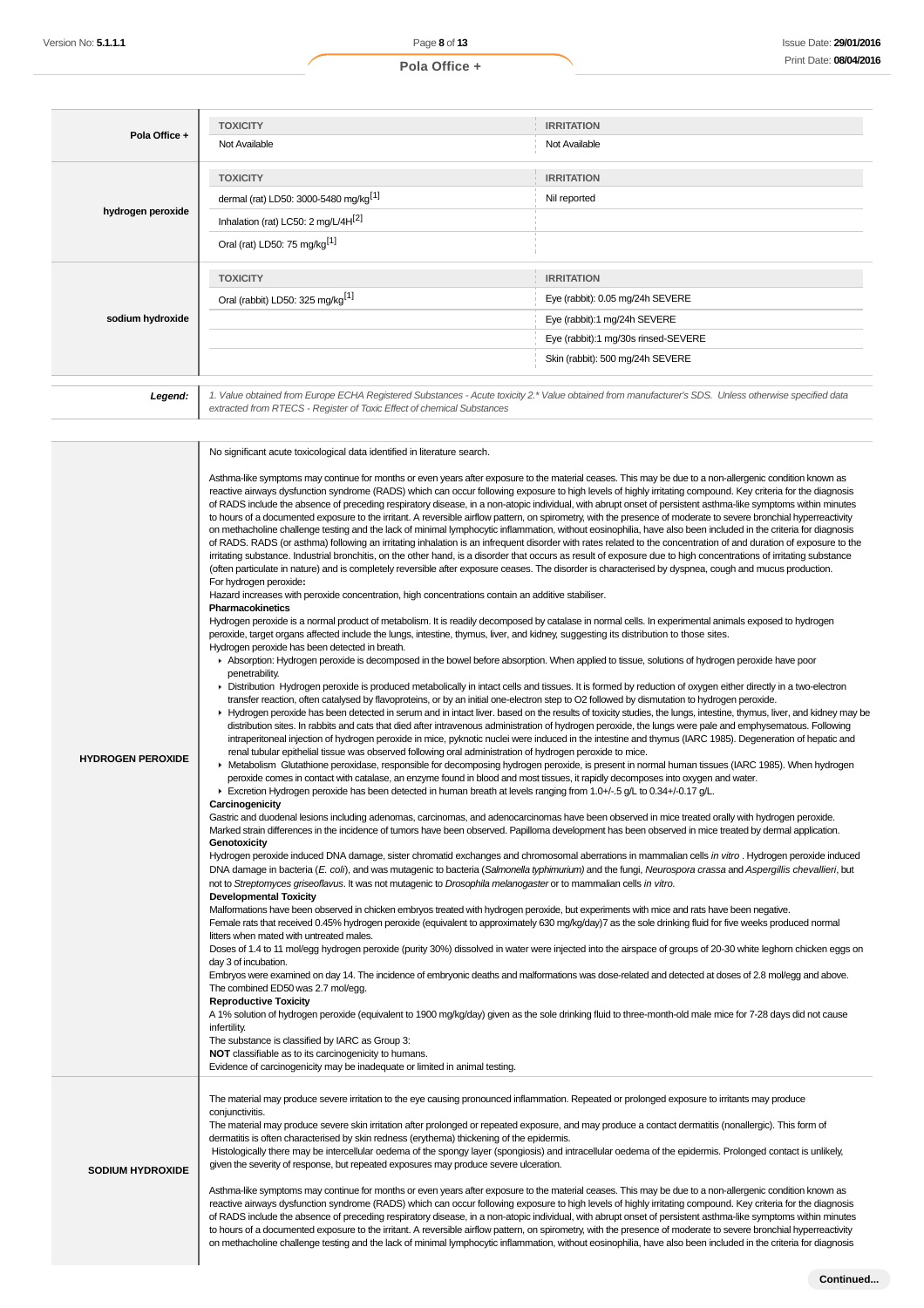$\bigcirc$  – Data Not Available to make classification

|                                             | of RADS. RADS (or asthma) following an irritating inhalation is an infrequent disorder with rates related to the concentration of and duration of exposure to the<br>irritating substance. Industrial bronchitis, on the other hand, is a disorder that occurs as result of exposure due to high concentrations of irritating substance<br>(often particulate in nature) and is completely reversible after exposure ceases. The disorder is characterised by dyspnea, cough and mucus production. |                                 |                                                                                                                                              |
|---------------------------------------------|----------------------------------------------------------------------------------------------------------------------------------------------------------------------------------------------------------------------------------------------------------------------------------------------------------------------------------------------------------------------------------------------------------------------------------------------------------------------------------------------------|---------------------------------|----------------------------------------------------------------------------------------------------------------------------------------------|
|                                             |                                                                                                                                                                                                                                                                                                                                                                                                                                                                                                    |                                 |                                                                                                                                              |
| <b>Acute Toxicity</b>                       | ັ                                                                                                                                                                                                                                                                                                                                                                                                                                                                                                  | Carcinogenicity                 | $\circledcirc$                                                                                                                               |
| <b>Skin Irritation/Corrosion</b>            | v                                                                                                                                                                                                                                                                                                                                                                                                                                                                                                  | <b>Reproductivity</b>           | $\circledcirc$                                                                                                                               |
| <b>Serious Eve</b><br>Damage/Irritation     | ັ                                                                                                                                                                                                                                                                                                                                                                                                                                                                                                  | <b>STOT - Single Exposure</b>   | $\circlearrowright$                                                                                                                          |
| <b>Respiratory or Skin</b><br>sensitisation | N                                                                                                                                                                                                                                                                                                                                                                                                                                                                                                  | <b>STOT - Repeated Exposure</b> | $\circ$                                                                                                                                      |
| Mutagenicity                                | $\circlearrowright$                                                                                                                                                                                                                                                                                                                                                                                                                                                                                | <b>Aspiration Hazard</b>        | $\circ$                                                                                                                                      |
|                                             |                                                                                                                                                                                                                                                                                                                                                                                                                                                                                                    | Legend:                         | - Data available but does not fill the criteria for classification<br>$\blacktriangleright$ - Data required to make classification available |

## **SECTION 12 ECOLOGICAL INFORMATION**

## **12.1. Toxicity**

| Ingredient        | Endpoint                                                                                                                                                                                                                                                                                                                                                                                 | <b>Test Duration (hr)</b> | <b>Species</b>                | Value          | Source         |
|-------------------|------------------------------------------------------------------------------------------------------------------------------------------------------------------------------------------------------------------------------------------------------------------------------------------------------------------------------------------------------------------------------------------|---------------------------|-------------------------------|----------------|----------------|
| hydrogen peroxide | LC50                                                                                                                                                                                                                                                                                                                                                                                     | 96                        | Fish                          | 0.020mg/L      | 3              |
| hydrogen peroxide | EC50                                                                                                                                                                                                                                                                                                                                                                                     | 3                         | Algae or other aquatic plants | $0.27$ mg/L    | 4              |
| hydrogen peroxide | <b>EC50</b>                                                                                                                                                                                                                                                                                                                                                                              | 48                        | Crustacea                     | $2.32$ mg/L    | 4              |
| hydrogen peroxide | EC50                                                                                                                                                                                                                                                                                                                                                                                     | 72                        | Algae or other aquatic plants | $0.71$ mg/L    | 4              |
| hydrogen peroxide | <b>NOEC</b>                                                                                                                                                                                                                                                                                                                                                                              | 192                       | Fish                          | $0.028$ mg/L   | 4              |
| sodium hydroxide  | <b>EC50</b>                                                                                                                                                                                                                                                                                                                                                                              | 384                       | Crustacea                     | 27901.643mg/L  | 3              |
| sodium hydroxide  | EC50                                                                                                                                                                                                                                                                                                                                                                                     | 96                        | Algae or other aquatic plants | 1034.10043mg/L | 3              |
| sodium hydroxide  | LC50                                                                                                                                                                                                                                                                                                                                                                                     | 96                        | Fish                          | 4.16158mg/L    | 3              |
| sodium hydroxide  | <b>NOEC</b>                                                                                                                                                                                                                                                                                                                                                                              | 96                        | Fish                          | 56mg/L         | 4              |
| sodium hydroxide  | EC50                                                                                                                                                                                                                                                                                                                                                                                     | 48                        | Crustacea                     | 40.4mg/L       | $\overline{2}$ |
| Legend:           | Extracted from 1. IUCLID Toxicity Data 2. Europe ECHA Registered Substances - Ecotoxicological Information - Aguatic Toxicity 3. EPIWIN Suite V3.12 -<br>Aquatic Toxicity Data (Estimated) 4. US EPA, Ecotox database - Aquatic Toxicity Data 5. ECETOC Aquatic Hazard Assessment Data 6. NITE (Japan) -<br>Bioconcentration Data 7. METI (Japan) - Bioconcentration Data 8. Vendor Data |                           |                               |                |                |

**DO NOT** discharge into sewer or waterways.

## **12.2. Persistence and degradability**

| Ingredient        | Persistence: Water/Soil | Persistence: Air |
|-------------------|-------------------------|------------------|
| hydrogen peroxide | LOW                     | LOW              |
| sodium hydroxide  | LOW                     | LOW              |

## **12.3. Bioaccumulative potential**

| Ingredient        | <b>Bioaccumulation</b>    |
|-------------------|---------------------------|
| hydrogen peroxide | LOW (LogKOW = $-1.571$ )  |
| sodium hydroxide  | LOW (LogKOW = $-3.8796$ ) |

## **12.4. Mobility in soil**

| Ingredient        | <b>Mobility</b>      |
|-------------------|----------------------|
| hydrogen peroxide | LOW ( $KOC = 14.3$ ) |
| sodium hydroxide  | LOW (KOC = $14.3$ )  |

## **12.5.Results of PBT and vPvB assessment**

| Relevant available data | Not Available | Not Available | Not Available |
|-------------------------|---------------|---------------|---------------|
| PBT Criteria fulfilled? | Not Available | Not Available | Not Available |

#### **12.6. Other adverse effects**

No data available

### **SECTION 13 DISPOSAL CONSIDERATIONS**

#### **13.1. Waste treatment methods**

| <b>• DO NOT</b> allow wash water from cleaning or process equipment to enter drains.<br>If It may be necessary to collect all wash water for treatment before disposal.<br><b>Product / Packaging</b><br>In all cases disposal to sewer may be subject to local laws and regulations and these should be considered first.<br>disposal<br>• Where in doubt contact the responsible authority. |
|-----------------------------------------------------------------------------------------------------------------------------------------------------------------------------------------------------------------------------------------------------------------------------------------------------------------------------------------------------------------------------------------------|
|-----------------------------------------------------------------------------------------------------------------------------------------------------------------------------------------------------------------------------------------------------------------------------------------------------------------------------------------------------------------------------------------------|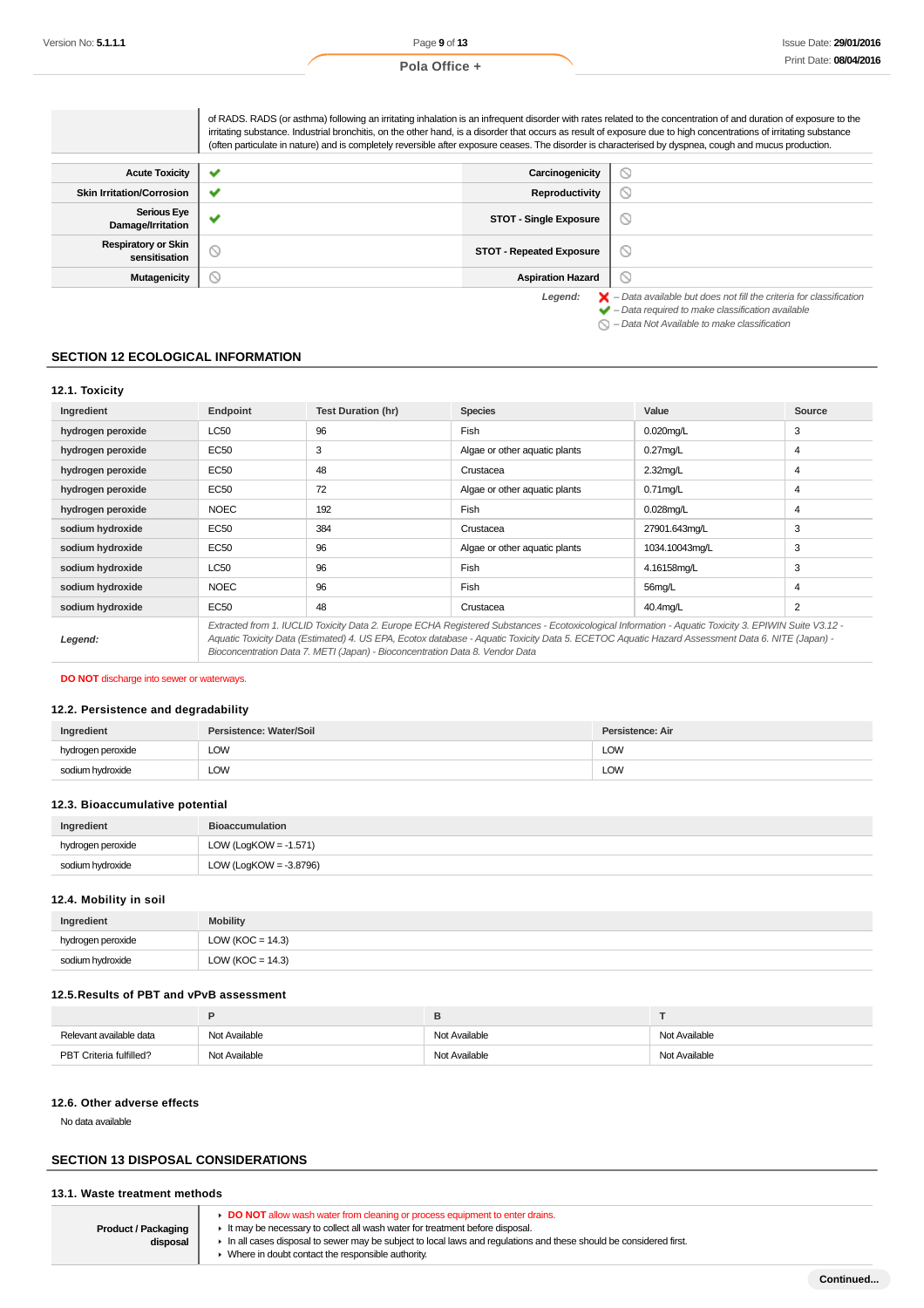|                         | Consult State Land Waste Management Authority for disposal.<br>Bury residue in an authorised landfill. |
|-------------------------|--------------------------------------------------------------------------------------------------------|
| Waste treatment options | Not Available                                                                                          |
| Sewage disposal options | Not Available                                                                                          |

## **SECTION 14 TRANSPORT INFORMATION**

## **Labels Required**



**Marine Pollutant** NO

## **Land transport (ADR)**

| 14.1.UN number                        | 2014                           |                                                                                                                              |
|---------------------------------------|--------------------------------|------------------------------------------------------------------------------------------------------------------------------|
| 14.2. Packing group                   |                                |                                                                                                                              |
| 14.3.UN proper shipping<br>name       |                                | HYDROGEN PEROXIDE, AQUEOUS SOLUTION with not less than 20% but not more than 60% hydrogen peroxide (stabilized as necessary) |
| 14.4. Environmental hazard            | Not Applicable                 |                                                                                                                              |
| 14.5. Transport hazard<br>class(es)   | 5.1<br>Class<br>Subrisk 8      |                                                                                                                              |
|                                       | Hazard identification (Kemler) | 58                                                                                                                           |
| 14.6. Special precautions for<br>user | Classification code            | OC <sub>1</sub>                                                                                                              |
|                                       | <b>Hazard Label</b>            | $5.1 + 8$                                                                                                                    |
|                                       | Special provisions             | Not Applicable                                                                                                               |
|                                       | Limited quantity               | 1 <sub>L</sub>                                                                                                               |

## **Air transport (ICAO-IATA / DGR)**

| 14.1. UN number                       | 2014                                                                                                             |                |  |
|---------------------------------------|------------------------------------------------------------------------------------------------------------------|----------------|--|
| 14.2. Packing group                   | Ш                                                                                                                |                |  |
| 14.3. UN proper shipping<br>name      | Hydrogen peroxide, aqueous solution with 20% or more but 40% or less hydrogen peroxide (stabilized as necessary) |                |  |
| 14.4. Environmental hazard            | Not Applicable                                                                                                   |                |  |
| 14.5. Transport hazard<br>class(es)   | 5.1<br><b>ICAO/IATA Class</b><br>ICAO / IATA Subrisk<br>8<br>5C<br><b>ERG Code</b>                               |                |  |
|                                       | Special provisions                                                                                               | Not Applicable |  |
|                                       | Cargo Only Packing Instructions                                                                                  | 554            |  |
|                                       | Cargo Only Maximum Qty / Pack                                                                                    | 5L             |  |
| 14.6. Special precautions for<br>user | Passenger and Cargo Packing Instructions                                                                         | 550            |  |
|                                       | Passenger and Cargo Maximum Qty / Pack                                                                           | 1 <sub>L</sub> |  |
|                                       | Passenger and Cargo Limited Quantity Packing Instructions                                                        | Y540           |  |
|                                       | Passenger and Cargo Limited Maximum Qty / Pack                                                                   | 0.5L           |  |
|                                       |                                                                                                                  |                |  |

## **Sea transport (IMDG-Code / GGVSee)**

| 14.1. UN number                       | 2014                                                                                                                         |  |  |
|---------------------------------------|------------------------------------------------------------------------------------------------------------------------------|--|--|
| 14.2. Packing group                   | Ш                                                                                                                            |  |  |
| 14.3. UN proper shipping<br>name      | HYDROGEN PEROXIDE, AQUEOUS SOLUTION with not less than 20% but not more than 60% hydrogen peroxide (stabilized as necessary) |  |  |
| 14.4. Environmental hazard            | Not Applicable                                                                                                               |  |  |
| 14.5. Transport hazard<br>class(es)   | <b>IMDG Class</b><br>5.1<br><b>IMDG Subrisk</b><br><b>8</b>                                                                  |  |  |
| 14.6. Special precautions for<br>user | $F-H$ , S-Q<br><b>EMS Number</b><br>Special provisions<br>Not Applicable<br><b>Limited Quantities</b><br>1 L                 |  |  |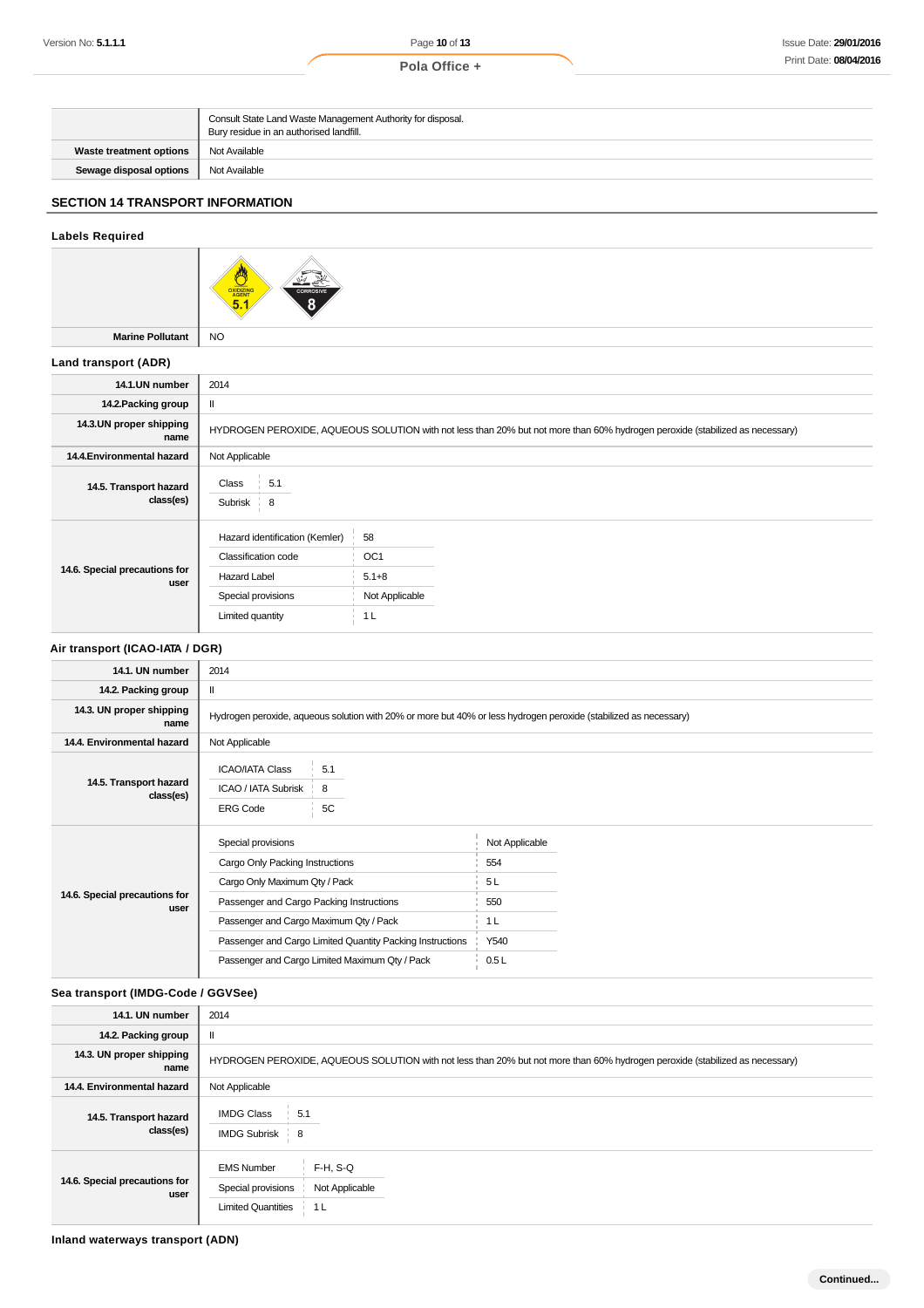| 14.1. UN number                       | 2014                                                                                                                                                                                        |  |  |
|---------------------------------------|---------------------------------------------------------------------------------------------------------------------------------------------------------------------------------------------|--|--|
| 14.2. Packing group                   | Ш                                                                                                                                                                                           |  |  |
| 14.3. UN proper shipping<br>name      | HYDROGEN PEROXIDE, AQUEOUS SOLUTION with not less than 20% but not more than 60% hydrogen peroxide (stabilized as necessary)                                                                |  |  |
| 14.4. Environmental hazard            | Not Applicable                                                                                                                                                                              |  |  |
| 14.5. Transport hazard<br>class(es)   | 5.1<br>່ 8                                                                                                                                                                                  |  |  |
| 14.6. Special precautions for<br>user | Classification code<br>OC <sub>1</sub><br>Special provisions<br>Not Applicable<br>Limited quantity<br>1 <sub>L</sub><br>PP, EP<br>Equipment required<br>Fire cones number<br>$\overline{0}$ |  |  |

### **Transport in bulk according to Annex II of MARPOL and the IBC code**

Not Applicable

If packed as Chemical kits the following classification may be considered if all ICAO/IATA transport requirements are met: Chemical Kit UN3316 - Class 9.

#### **SECTION 15 REGULATORY INFORMATION**

### **15.1. Safety, health and environmental regulations / legislation specific for the substance or mixture**

#### **HYDROGEN PEROXIDE(7722-84-1) IS FOUND ON THE FOLLOWING REGULATORY LISTS**

| EU REACH Regulation (EC) No 1907/2006 - Annex XVII - Restrictions on the manufacture,<br>placing on the market and use of certain dangerous substances, mixtures and articles | European Union (EU) Regulation (EC) No 1272/2008 on Classification, Labelling and<br>Packaging of Substances and Mixtures - Annex VI |  |
|-------------------------------------------------------------------------------------------------------------------------------------------------------------------------------|--------------------------------------------------------------------------------------------------------------------------------------|--|
| European Customs Inventory of Chemical Substances ECICS (English)                                                                                                             | International Agency for Research on Cancer (IARC) - Agents Classified by the IARC                                                   |  |
| European Union - European Inventory of Existing Commercial Chemical Substances (EINECS)                                                                                       | Monographs                                                                                                                           |  |
| (English)                                                                                                                                                                     | International Air Transport Association (IATA) Dangerous Goods Regulations - Prohibited List                                         |  |
| European Union (EU) Annex I to Directive 67/548/EEC on Classification and Labelling of                                                                                        | Passenger and Cargo Aircraft                                                                                                         |  |
| Dangerous Substances - updated by ATP: 31                                                                                                                                     | Ireland Occupational Exposure Limits                                                                                                 |  |
|                                                                                                                                                                               |                                                                                                                                      |  |
| SODIUM HYDROXIDE(1310-73-2) IS FOUND ON THE FOLLOWING REGULATORY LISTS                                                                                                        |                                                                                                                                      |  |
| European Customs Inventory of Chemical Substances ECICS (English)                                                                                                             | European Union (EU) Regulation (EC) No 1272/2008 on Classification, Labelling and<br>Packaging of Substances and Mixtures - Annex VI |  |
| European Union - European Inventory of Existing Commercial Chemical Substances (EINECS)                                                                                       |                                                                                                                                      |  |

European Union - European Inventory of Existing Commercial Chemical Substances (EINECS) (English)

European Union (EU) Annex I to Directive 67/548/EEC on Classification and Labelling of Dangerous Substances - updated by ATP: 31

This safety data sheet is in compliance with the following EU legislation and its adaptations - as far as applicable -: 67/548/EEC, 1999/45/EC, 98/24/EC, 92/85/EC, 94/33/EC, 91/689/EEC, 1999/13/EC, Commission Regulation (EU) 2015/830, Regulation (EC) No 1272/2008 and their amendments as well as the following British legislation: - The Control of Substances Hazardous to Health Regulations (COSHH) 2002 - COSHH Essentials - The Management of Health and Safety at Work Regulations 1999

Ireland Occupational Exposure Limits

#### **15.2. Chemical safety assessment**

For further information please look at the Chemical Safety Assessment and Exposure Scenarios prepared by your Supply Chain if available.

#### **ECHA SUMMARY**

| Ingredient                                  | <b>CAS number</b>                                                                                                                                                                                                                          | <b>Index No</b> |                                                   | <b>ECHA Dossier</b>                               |  |  |
|---------------------------------------------|--------------------------------------------------------------------------------------------------------------------------------------------------------------------------------------------------------------------------------------------|-----------------|---------------------------------------------------|---------------------------------------------------|--|--|
| hydrogen peroxide                           | 7722-84-1<br>008-003-00-9                                                                                                                                                                                                                  |                 |                                                   | 01-2119485845-22-XXXX                             |  |  |
|                                             |                                                                                                                                                                                                                                            |                 |                                                   |                                                   |  |  |
| <b>Harmonisation (C&amp;L</b><br>Inventory) | <b>Hazard Class and Category Code(s)</b>                                                                                                                                                                                                   |                 | <b>Pictograms Signal Word</b><br>Code(s)          | <b>Hazard Statement</b><br>Code(s)                |  |  |
|                                             | Ox. Lig. 1, Acute Tox. 4, Skin Corr. 1A                                                                                                                                                                                                    |                 | GHS07, GHS05, GHS03,<br>Dar                       | H271, H302, H314, H332                            |  |  |
| 2                                           | Ox. Lig. 1, Acute Tox. 4, Skin Corr. 1A, Eye Dam. 1, STOT SE 3, Aquatic Chronic 3, Ox. Lig.<br>2, Acute Tox. 3, Flam. Lig. 2, Skin Corr. 1B, Acute Tox. 2, Met. Corr. 1, Aquatic Chronic 2,<br>Not Classified, Skin Irrit. 2, Eye Irrit. 2 |                 | GHS05, GHS03, Dgr,<br>GHS02, GHS06, GHS09,<br>Wng | H271, H314, H335, H318,<br>H225, H301, H330, H290 |  |  |

Harmonisation Code 1 = The most prevalent classification. Harmonisation Code 2 = The most severe classification.

| Ingredient                                                                                                           | <b>CAS number</b>                                                                                                                                                              | <b>Index No</b>      | <b>ECHA Dossier</b>   |                                                 |                                             |
|----------------------------------------------------------------------------------------------------------------------|--------------------------------------------------------------------------------------------------------------------------------------------------------------------------------|----------------------|-----------------------|-------------------------------------------------|---------------------------------------------|
| sodium hydroxide                                                                                                     | 1310-73-2                                                                                                                                                                      | $011 - 002 - 00 - 6$ | 01-2119457892-27-XXXX |                                                 |                                             |
|                                                                                                                      |                                                                                                                                                                                |                      |                       |                                                 |                                             |
| <b>Harmonisation (C&amp;L</b><br>Inventory)                                                                          | <b>Hazard Class and Category Code(s)</b>                                                                                                                                       |                      |                       | <b>Pictograms Signal</b><br><b>Word Code(s)</b> | <b>Hazard Statement</b><br>Code(s)          |
|                                                                                                                      | Skin Corr. 1A                                                                                                                                                                  |                      |                       | GHS05, Dgr                                      | H314                                        |
| 2                                                                                                                    | Skin Corr. 1A, Met. Corr. 1, Eye Dam. 1, Acute Tox. 4, Skin Corr. 1B, STOT SE 3, Not<br>Classified, Eye Irrit. 2, Aquatic Chronic 3, STOT SE 1, Skin Corr. 1C, Aquatic Acute 3 |                      |                       | GHS05, Dgr, GHS06,<br>GHS08                     | H314, H290, H312, H318,<br>H335, H370, H302 |
|                                                                                                                      | Skin Corr. 1A                                                                                                                                                                  |                      |                       | GHS05, Dgr                                      | H <sub>314</sub>                            |
| 2                                                                                                                    | Skin Corr. 1A                                                                                                                                                                  |                      |                       | GHS05, Dgr                                      | H314, H302                                  |
| Harmonisation Code $1 =$ The most prevalent classification. Harmonisation Code $2 =$ The most severe classification. |                                                                                                                                                                                |                      |                       |                                                 |                                             |
|                                                                                                                      |                                                                                                                                                                                |                      |                       |                                                 |                                             |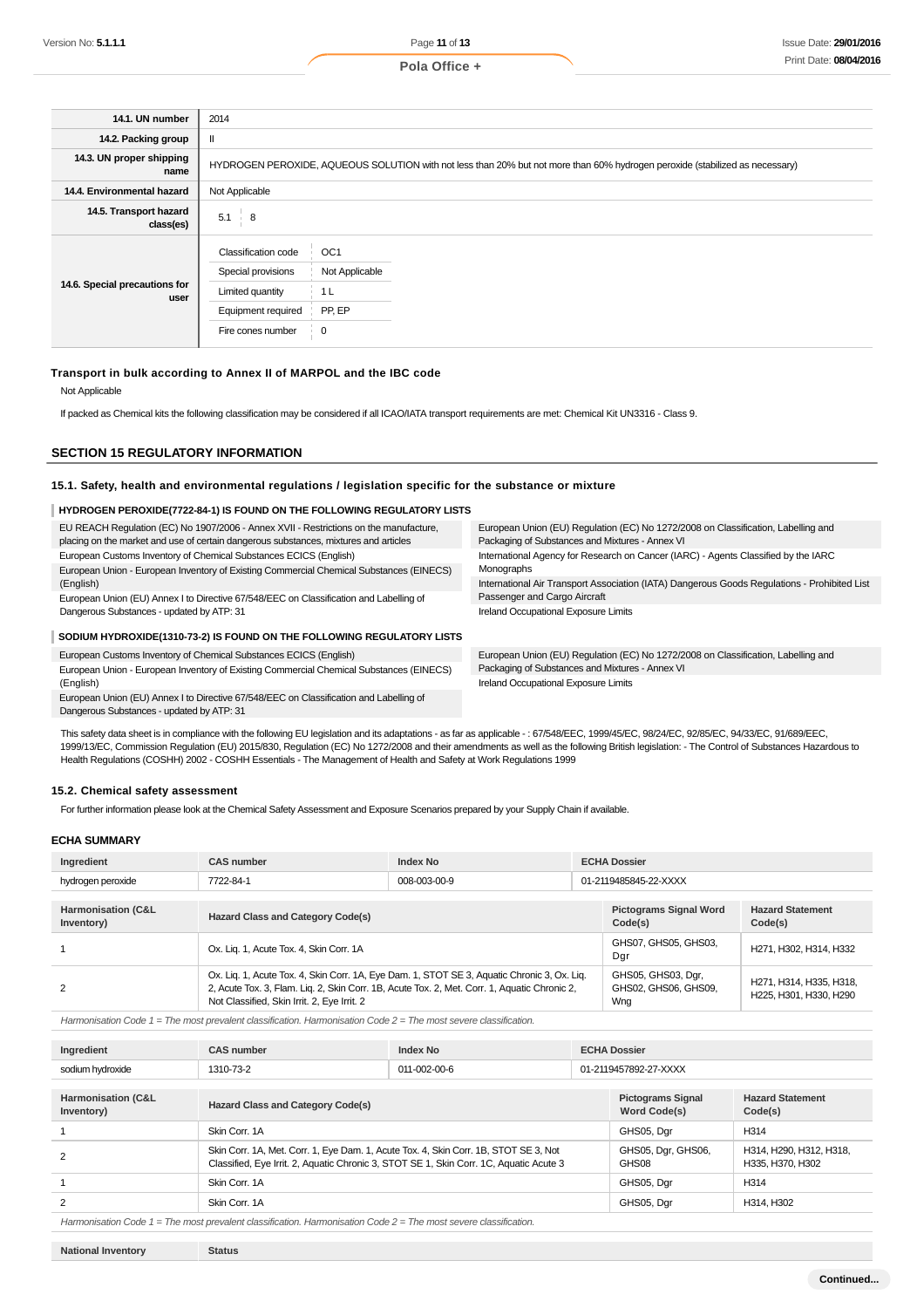| Australia - AICS                        | $\vee$                                                                                                                                                                                     |
|-----------------------------------------|--------------------------------------------------------------------------------------------------------------------------------------------------------------------------------------------|
| Canada - DSL                            | Y                                                                                                                                                                                          |
| Canada - NDSL                           | N (hydrogen peroxide; sodium hydroxide)                                                                                                                                                    |
| China - IECSC                           | $\checkmark$                                                                                                                                                                               |
| Europe - EINEC / ELINCS /<br><b>NLP</b> | $\checkmark$                                                                                                                                                                               |
| Japan - ENCS                            | Y                                                                                                                                                                                          |
| Korea - KECI                            | $\checkmark$                                                                                                                                                                               |
| New Zealand - NZIoC                     | $\checkmark$                                                                                                                                                                               |
| Philippines - PICCS                     | $\checkmark$                                                                                                                                                                               |
| USA - TSCA                              | $\checkmark$                                                                                                                                                                               |
| Legend:                                 | $Y = All$ ingredients are on the inventory<br>N = Not determined or one or more ingredients are not on the inventory and are not exempt from listing(see specific ingredients in brackets) |

## **SECTION 16 OTHER INFORMATION**

## **Full text Risk and Hazard codes**

| H <sub>225</sub> | Highly flammable liquid and vapour.               |
|------------------|---------------------------------------------------|
| H <sub>271</sub> | May cause fire or explosion; strong oxidiser.     |
| H301             | Toxic if swallowed.                               |
| H312             | Harmful in contact with skin.                     |
| H330             | Fatal if inhaled.                                 |
| H332             | Harmful if inhaled.                               |
| H370             | Causes damage to organs.                          |
|                  |                                                   |
| R20/22           | Harmful by inhalation and if swallowed.           |
| <b>R35</b>       | Causes severe burns.                              |
| R5               | Heating may cause an explosion.                   |
| R8               | Contact with combustible material may cause fire. |

#### **Other information**

## **DSD / DPD label elements**



Relevant risk statements are found in section 2.1

| Indication(s) of danger | Xn                                                                                                         |
|-------------------------|------------------------------------------------------------------------------------------------------------|
| <b>SAFETY ADVICE</b>    |                                                                                                            |
| <b>S02</b>              | Keep out of reach of children.                                                                             |
| S <sub>13</sub>         | Keep away from food, drink and animal feeding stuffs.                                                      |
| <b>S23</b>              | Do not breathe gas/fumes/vapour/spray.                                                                     |
| <b>S26</b>              | In case of contact with eyes, rinse with plenty of water and contact Doctor or Poisons Information Centre. |
| S35                     | This material and its container must be disposed of in a safe way.                                         |
| S37                     | Wear suitable gloves.                                                                                      |
| S39                     | Wear eye/face protection.                                                                                  |
| <b>S40</b>              | To clean the floor and all objects contaminated by this material, use water.                               |
| S46                     | If swallowed, seek medical advice immediately and show this container or label.                            |
| <b>S56</b>              | Dispose of this material and its container at hazardous or special waste collection point.                 |
| <b>S64</b>              | If swallowed, rinse mouth with water (only if the person is conscious).                                    |
|                         |                                                                                                            |

### **Ingredients with multiple cas numbers**

| Name                         | AS No                     |
|------------------------------|---------------------------|
| endium l<br><b>hvdroxide</b> | $12200 - 64$<br>1310-73-2 |
|                              |                           |

Classification of the preparation and its individual components has drawn on official and authoritative sources as well as independent review by SDI Limited using available literature references.

The SDS is a Hazard Communication tool and should be used to assist in the Risk Assessment. Many factors determine whether the reported Hazards are Risks in the workplace or other settings. Risks may be determined by reference to Exposures Scenarios. Scale of use, frequency of use and current or available engineering controls must be considered.

For detailed advice on Personal Protective Equipment, refer to the following EU CEN Standards: EN 166 Personal eye-protection

EN 340 Protective clothing